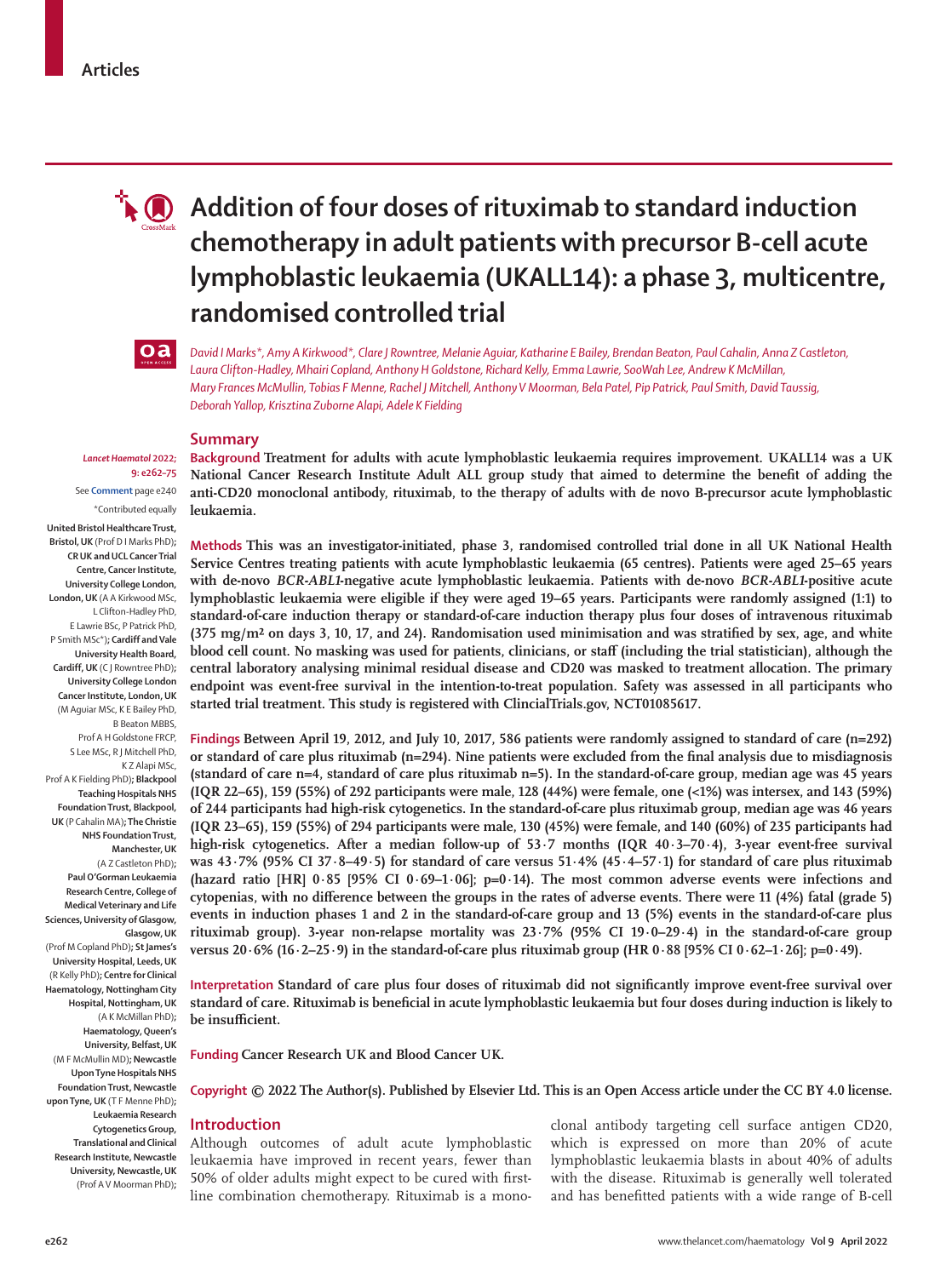# **Research in context**

## **Evidence before this study**

We searched PubMed using the terms rituximab and acute lymphoblastic leukaemia, with no limits on the date of publication and no language restrictions. Although the anti-B-cell monoclonal antibody rituximab brought considerable survival improvements to the outcomes of patients with lymphomas, at the onset of this study the only published data in B-cell acute lymphoblastic leukaemia was a single-arm study that showed benefit over historical controls, in patients with more than 20% of B-cell acute lymphoblastic leukaemia cells expressing CD20. Patients older than 60 years did not benefit due to a higher rate of death in complete remission. A randomised study adding rituximab to the treatment of B-cell acute lymphoblastic leukaemia was initiated by the GRAALL group in France and ran concurrently with our trial. The GRAALL trial enrolled patients with *BCR-ABL1*-negative acute lymphoblastic leukaemia aged 18–59 years with more than 20% of acute lymphoblastic leukaemia cells expressing CD20. On the basis of laboratory studies showing that pretreatment with corticosteroids upregulated CD20 expression on B-cell acute lymphoblastic leukaemia cells and there being no reason to assume benefit would be confined to the subset of patients with *BCR-ABL1*-negative disease, the UK NCRI Adult ALL group designed the UKALL14 trial, in which patients aged 25–65 years with B-cell acute lymphoblastic leukaemia were randomly assigned to standard of care, with or without rituximab, regardless of baseline CD20 expression or *BCR-ABL1* status.

## **Added value of this study**

3-year event-free survival was not significantly different between the treatment groups. However, several new findings emerge from this study. We showed that rituximab was safe at all ages and did not engender additional toxicity, even in the large number of patients in whom allogeneic haematopoietic stem-cell transplantation (HSCT) was a subsequent therapy. Dexamethasone upregulated CD20 on primary acute lymphoblastic leukaemia blasts in vivo in six of eight patients tested. We found no interaction with CD20 baseline expression, consistent with upregulation of CD20 by steroids. Treatment effects on event-free survival were generally larger for patients with *BCR-ABL*-positive than *BCR-ABL*-negative disease, with significant difference for bone marrow relapses. The treatment effect was greatest for those who received myeloablative-conditioned allogeneic HSCT, who had a significantly greater event-free survival if treated in the rituximab group. This finding is not readily explained; both relapse risk and non-relapse mortality were reduced by the same magnitude and there was no apparent difference in graft-versus-host disease rates.

# **Implications of all the available evidence**

The results from GRAALL and our trial suggest rituximab can be beneficial for adults with B-cell acute lymphoblastic leukaemia. UKALL14 suggests that any benefit is not confined to those with *BCR-ABL1*-negative disease or with CD20 expression on more than 20% of B-cell acute lymphoblastic leukaemia cells. However, the full benefit of rituximab in acute lymphoblastic leukaemia would require administration of rituximab throughout the therapy—eg, 16–18 doses, as used in the GRAALL randomised controlled trial.

malignancies. In a single-arm, single-centre study from the MD Anderson Cancer Centre, which included 282 adolescent and adult patients with *BCR-ABL1* negative acute lymphoblastic leukaemia, in whom more than 20% of blasts expressed CD20, rituximab was added to hyperfractionated cyclophosphamide, doxorubicin, vincristine, and dexamethasone (hyperCVAD) for a total of 12 doses.<sup>1</sup> There was an overall survival benefit for the addition of rituximab compared with historical controls (75% *vs* 47%; p=0·003), although older patients did not benefit from rituximab due to a higher rate of death in complete remission. The French GRAALL (Groupe de Recherche sur les Leucémies Aiguës Lymphoblastique) group did a randomised controlled trial of the addition of 16–18 doses of rituximab to standard of care compared with standard of care alone in 209 adults aged 18–59 years with *BCR-ABL1*-negative acute lymphoblastic leukaemia, in whom more than 20% of blasts expressed CD20.<sup>2</sup> Event-free survival in patients receiving the rituximab chemotherapy regimen was significantly improved compared with the control group (hazard ratio [HR] 0·66 (95% CI  $0.45-0.98$ ); p=0.04), although the difference in

overall survival was not significant (HR 0·70 [0·46–1·07];  $p=0.10$ ). Among patients in the same study<sup>2</sup> who received an allogeneic haematopoietic stem-cell transplantation (HSCT), event-free survival and overall survival benefit remained apparent in the rituximab group. There was a non-significant interaction between event-free survival and CD20 expression greater than the median (HR  $0.82$  [ $0.47-1.42$ ]) and less than the median (HR  $0.52$  [ $0.29-0.93$ ]; p= $0.40$ ), but patients with CD20 expression on fewer than 20% blasts did not enter the trial. Of interest, CD20 is upregulated on B-cell acute lymphoblastic leukaemia blast cells by corticosteroids, suggesting that a relationship between benefit from rituximab and baseline CD20<sup>3</sup> cannot necessarily be anticipated. Additionally, higher levels of cell surface CD20 expression have been identified by some studies as an adverse prognostic biomarker in acute lymphoblastic leukaemia,<sup>48</sup> although several studies do not concur.9–11 This is an important consideration, because studies that recruited patients with higher CD20 expression might have selected a subset of patients with a worse prognosis.

**Barts Cancer Institute, The London School of Medicine, Queen Mary University of London, London, UK** (B Patel FRCPath)**; Haemato-Oncology Section, Royal Marsden Hospital, Sutton, UK** (D Taussig FRCPath)**; King's College Hospital NHS Foundation Trust, London, UK** (D Yallop MBBS)

\*P Smith is retired

Correspondence to: Prof Adele K Fielding, University College London Cancer Institute, London, WC1E 6DD, UK **a.fielding@ucl.ac.uk**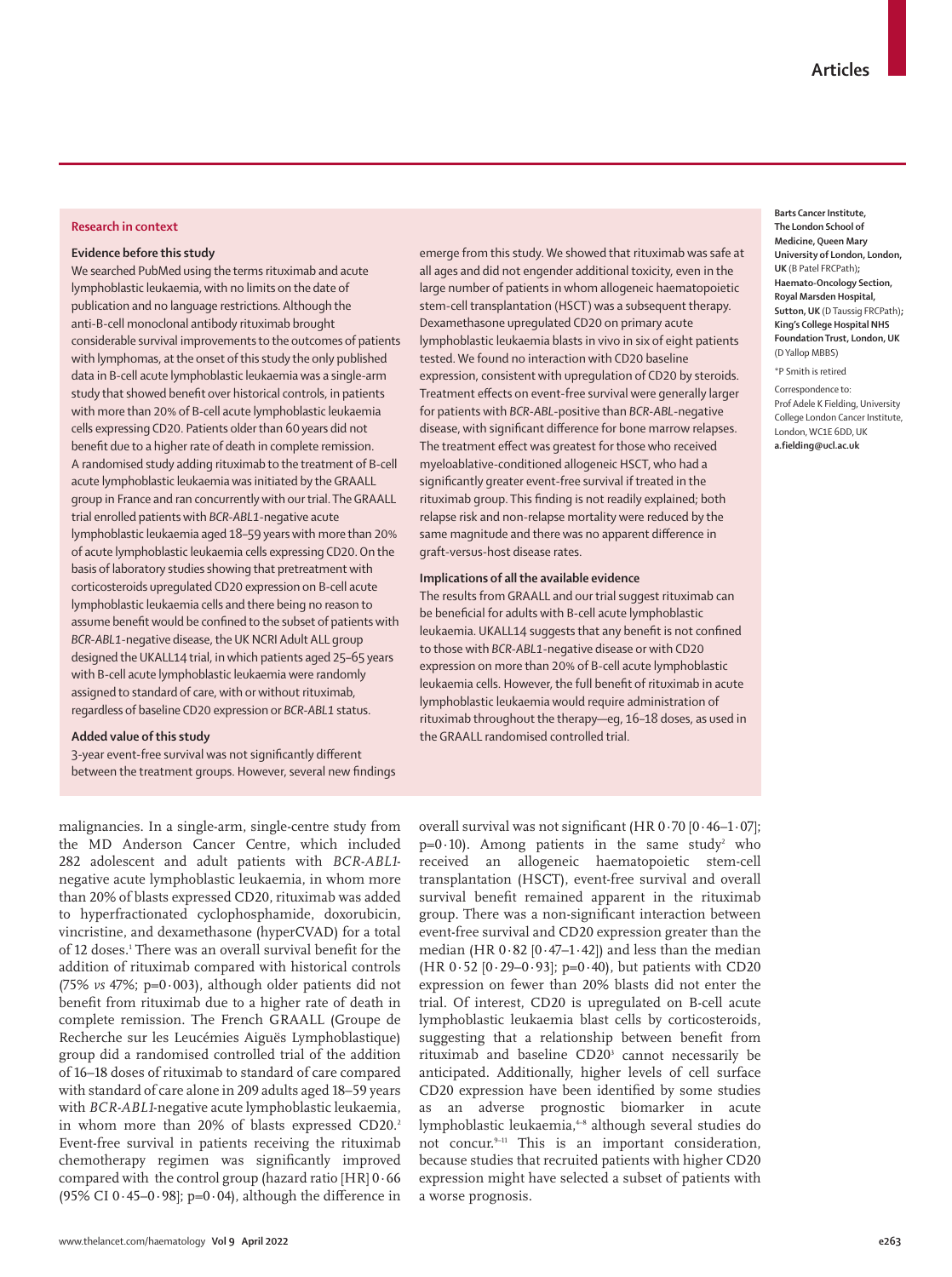We aimed to determine the effect on event-free survival of four doses of rituximab given during initial induction therapy for patients with B-cell acute lymphoblastic leukaemia. We chose to evaluate fewer doses than other studies to avoid potential toxicity in older patients and because we hypothesised that benefit from rituximab would accrue from early administration, generating a deeper molecular response that would be measured as a secondary endpoint. Here, we report the final analysis of the UKALL14 B-cell arm randomisation.

# **Methods**

# **Study design and participants**

UKALL14 was a UK-wide, investigator-initiated, phase 3, randomised controlled trial with three randomisations as well as a single-arm question on the role of reduced-intensity transplantations for patients aged 40 years and older.12 The trial protocol is in the appendix (pp 25–178). Patients were aged 25–65 years with de-novo *BCR-ABL1*-negative acute lymphoblastic leukaemia. Patients with de-novo *BCR-ABL1*-positive acute lymphoblastic leukaemia were eligible if they were aged 19–65 years as there were no other trial options available in the UK for patients aged 19–24 years with this condition. A steroid prephase of 5–7 days was required and was the only therapy that could commence before formal trial registration. The only exclusions from trial entry were for HIV infection, active hepatitis B infection, pregnancy or lactation**,** blastic transformation of chronic myeloid leukaemia, and mature B-cell leukaemia. There were no exclusions for previous malignancies, poor organ function, laboratory test abnormalities, or poor performance status. Dose adjustments to standard-of-care medications were permitted for organ dysfunction or laboratory test abnormalities, according to the summary of product characteristics.

The trial was managed by the Cancer Research UK and University College London Cancer Trials Centre (UCL CTC) and all UK National Health Service centres treating patients with acute lymphoblastic leukaemia participated (65 centres in total; appendix pp 18–19). Ethical approval was obtained from the London–Fulham Research and Ethics Committee. Written informed consent was obtained in accordance with the Declaration of Helsinki.

After 91 patients had been recruited, the induction protocol was amended on April 24, 2012, due to an unexpectedly high induction death rate.13 The induction dose of daunorubicin was halved, the day 4 dose of pegylated asparaginase was removed for patients aged 41 years and older, and all doses of pegylated asparaginase were removed for patients with *BCR-ABL1*-positive disease. 91 additional patients were recruited, and this paper focuses on only the eligible patients recruited after this amendment.

# **Randomisation and masking**

Patients were randomly assigned (1:1) using a computerbased system at diagnosis to standard of care or standard of care plus rituximab, regardless of *BCR-ABL1* status and irrespective of cell surface CD20 expression, at UCL CTC using minimisation (including a random element of 0·9) and stratified by sex, age (≤40 *vs* >40), and white blood cell count  $\langle$ <30×10<sup>9</sup> cells per L *vs*  $\geq$ 30×10<sup>9</sup> cells per L). No masking was used for patients, clinicians, or UCL CTC staff including the trial statistician, although the central laboratory analysing minimal residual disease (MRD) and CD20 was masked to treatment allocation.

# **Procedures**

All patients completed a 5–7 day prephase of oral dexamethasone 6 mg/m² per day followed by two sequential courses of induction therapy (induction phase 1 and 2). Induction phase 1 chemotherapy in the standard-of-care group consisted of intravenous daunorubicin 30 mg/m² and vincristine 1·4 mg/m² (2 mg maximum) on days 1, 8, 15, and 21, oral dexamethasone 10 mg/m² on days 1–4, 8–11, and 15–18, and a single 12·5 mg intrathecal methotrexate dose on day 14. Intravenous pegylated asparaginase 1000 IU/m² was given on day 4 and day 18 to patients aged 40 years and younger, and on day 18 only to those aged 41 and older. Patients with *BCR-ABL1*-positive acute lymphoblastic leukaemia received the same treatment without pegylated asparaginase and with the addition of continuous oral imatinib from day 1, starting at 400 mg and escalating to 600 mg, given daily. For patients in the standard-of-care plus rituximab group, intravenous rituximab was added to standard of care at 375 mg/m² given on days 3, 10, 17, and 24. Antibacterial, antiviral, and antifungal prophylaxis was mandated for all patients, but centres used local policy for choice of agents.

All patients received induction phase 2 (appendix p 20) followed by risk assessment. Standard-risk treatment was with high dose methotrexate, four consolidation courses (which included one delayed intensification) and 2 years of oral maintenance therapy with 3-monthly vincristine and steroid pulses. Participants were assessed as being at high risk if they presented with a white cell count more than 30×10⁹ cells per L, were *BCR-ABL1*-positive*,* had *KMT2A/AFF1*, had low hypodiploidy/near triploidy (<40 chromosomes), had complex cytogenetics (more than five abnormalities), had any positive MRD at the end of induction phase 2, or were aged 41 years or older.

High-risk treatment was assigned by age. Those aged 40 years and younger (and patients with standard-risk acute lymphoblastic leukaemia and a sibling donor, at physician and patient choice) were assigned myeloablative allogeneic HSCT. Those aged 41 years and older were assigned reduced-intensity conditioned allogeneic HSCT to be given after a high dose methotrexate intensification. Details of post-induction treatments are shown in the appendix (p 20). Reduced-intensity conditioned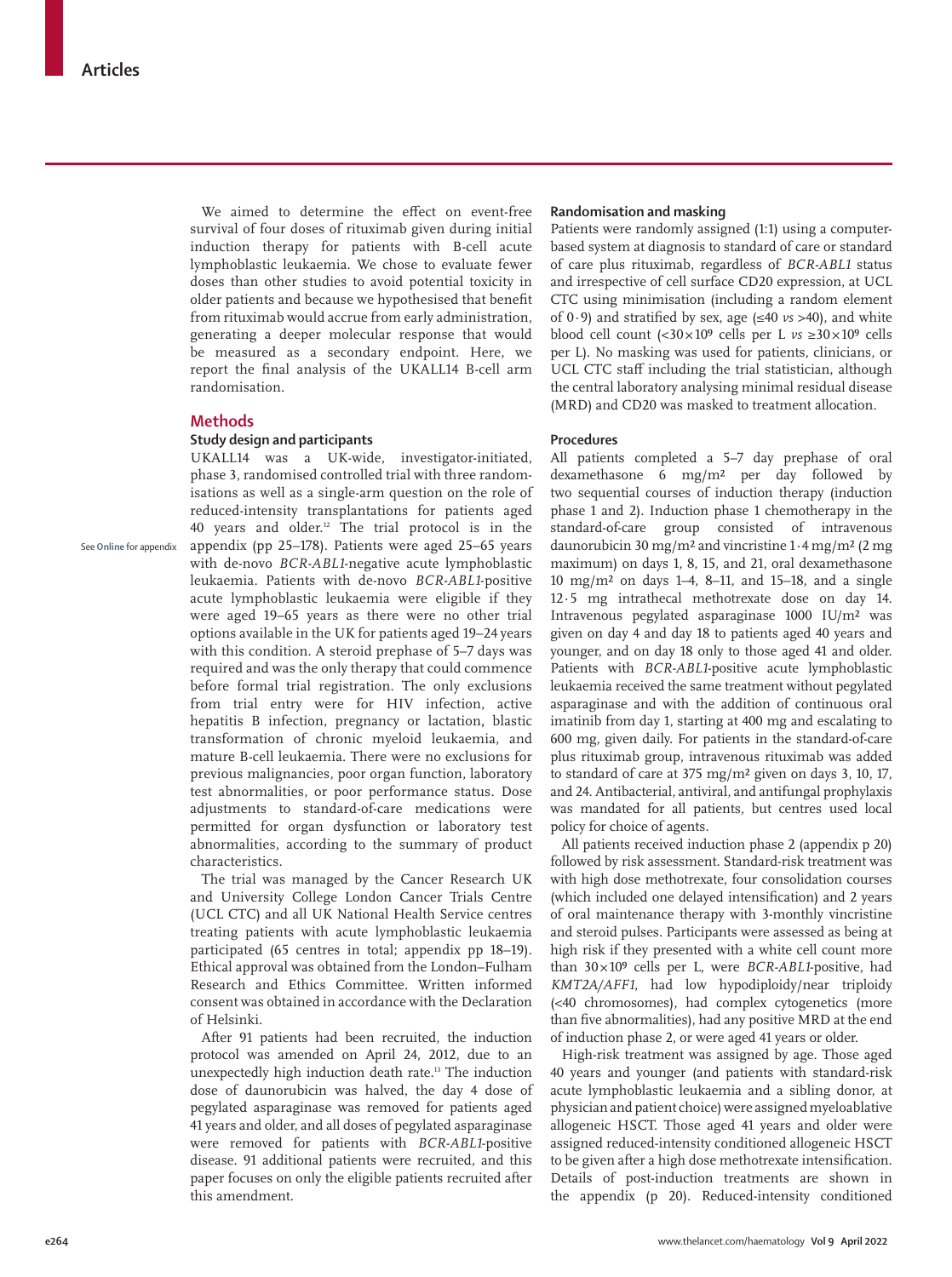allogeneic HSCT in all patients aged 41 years and older was evaluated in a separate group of the trial to examine efficacy and safety of a fludarabine, melphalan, and alemtuzumab regimen, the results of which are reported elsewhere.12 Details of UKALL14 treatments are shown in the appendix (p 20). Details of flow cytometric analysis of CD20 are shown in the appendix (p 1). Data on race and ethnicity were not collected.

Complete remission was assessed on bone marrow aspirates in local centres and defined as less than 5% lymphoblasts by conventional light microscopy in the presence of peripheral blood neutrophil count greater than  $0.75 \times 10^9$  cells per L and platelet count greater than  $75 \times 10^9$  platelets per L. All patients were expected to have central laboratory quantification of MRD using clonal immunoglobulin or T-cell receptor gene rearrangement quantification (or *BCR-ABL* transcript quantification for *BCR-ABL*-positive acute lymphoblastic leukaemia). MRD was quanitifed according to EuroMRD criteria in the EuroMRD-accredited UK Adult ALL MRD laboratory at UCL Cancer Institute (London, UK).<sup>14,15</sup> The MRD result at the end of induction phase 1 was not released to the treating centre and did not affect treatment decisions. The induction phase 2 result was supplied to centres as negative, positive (if positive, a quantification was given), positive outside the quantitative range (POQR), or indeterminate (assay did not reach the required minimum assay sensitivity <10– ⁴) and formed part of the risk assessment. Where an MRD result was unavailable or classified as either indeterminate or POQR, the result was treated as negative to prevent assignment to allogeneic HSCT due to a non-quantifiable risk. Hence, POQR results were analysed together with negative results. To analyse MRD as a continuous variable, negative results were set to 10<sup>-6</sup> and POQR as 10<sup>-5</sup>.

The standard Common Terminology Criteria for Adverse Events reporting system (version 4.0) was used for adverse event reporting, with the worst grade of each event recorded during, and up to 30 days after, each treatment phase excluding maintenance. Patients were not removed from the study for adverse events nor for omissions, delays, or dose reductions of standard drugs, but these events were also captured.

# **Outcomes**

The primary endpoint was event-free survival. Secondary endpoints were: the complete remission rate at the end of induction phase 2, overall survival, cumulative incidence of relapse (including bone marrow and CNS only), nonrelapse mortality, MRD at the end of phase 1 induction, and anti-asparaginase antibody formation. The results for anti-asparaginase antibody formation are not yet available and will be reported elsewhere. Additional secondary endpoints that did not relate to this particular trial question and will be reported elsewhere were MRD quantification after allogeneic HSCT, toxicity related to pegaspargase, rates of hypersensitivity, changes to *Erwinia* or withdrawal of asparaginase treatment, acute and chronic graft-versus-host disease (GVHD) rates, and mucositis scores in patients receiving palifermin.

Event-free survival and overall survival times were measured from the date of random assignment until the date of event (relapse [>5% blasts, local assessment] or death for event-free survival or death for overall survival) or until the date last seen (patients without an event).

# **Statistical analysis**

It was assumed that the 3-year event-free survival in the standard-of-care group was 40% and the trial aimed to show a 12% improvement to 52% with the addition of rituximab (ie, an HR of 0·71). Using a two-sided 5% α, 307 events were needed to give 84% power to show this difference. Assuming a minimum follow-up of 6 months after the last random assignment, 576 patients were needed. We analysed event-free survival and overall survival using Kaplan-Meier survival analysis, with treatment groups and prespecified subgroups (age, sex, white blood cell count, cytogenetic risk group, body-mass index, and extramedullary involvement) compared using Cox regression and the log-rank test. An analysis of the primary endpoint adjusted for baseline stratification factors was also done. Cumulative incidence of relapse and non-relapse mortality times were measured from the date of remission until the date of the event or the date last seen. These were analysed using competing risks analysis by the method of Fine and Gray, with death in remission and relapse treated as competing events (non-bone marrow or non-CNS relapse were also included as competing risks for cumulative incidence of bone marrow and CNS relapse). Landmark analyses were used for the reduced-intensity conditioning and myeloablative conditioning cohorts, with time measured from the date of transplantation. The proportional hazards assumption was tested using the Schoenfeld residuals. For these groups, the cumulative incidence of GVHD was also calculated using competing risks (relapse and death) with time measured from the date of transplantation until the first occurrence of either acute or chronic GVHD. Multivariable analyses including known, prespecified, clinical baseline risk factors (and HSCT for time varying analyses) were also done for all time-to-event endpoints. These analyses were adjusted for the same factors used in the subgroup analyses above (and transplantation as a time varying covariate, where mentioned). These were considered as secondary analyses.  $\chi^2$  and Fisher's exact tests were used to compare discrete variables and a repeated measures linear mixed model including a timetreatment interaction was used to analyse neutrophil counts in follow-up. Differences in treatment effects between subgroups were assessed through the use of an interaction test (ie, a comparison of models with and without interaction terms). A prespecified exploratory aim was to determine the relationship between CD20 expression on acute lymphoblastic leukaemia blasts and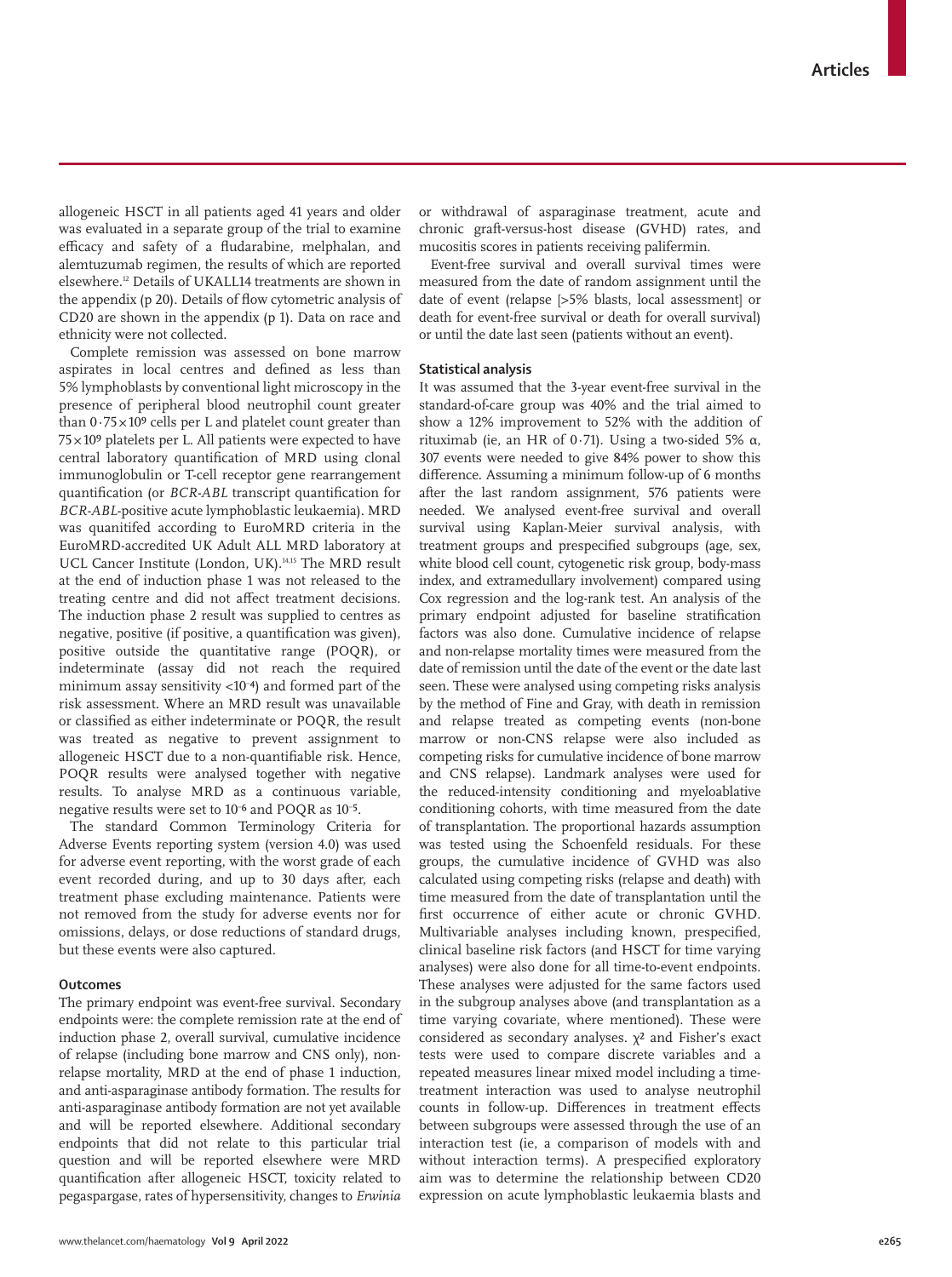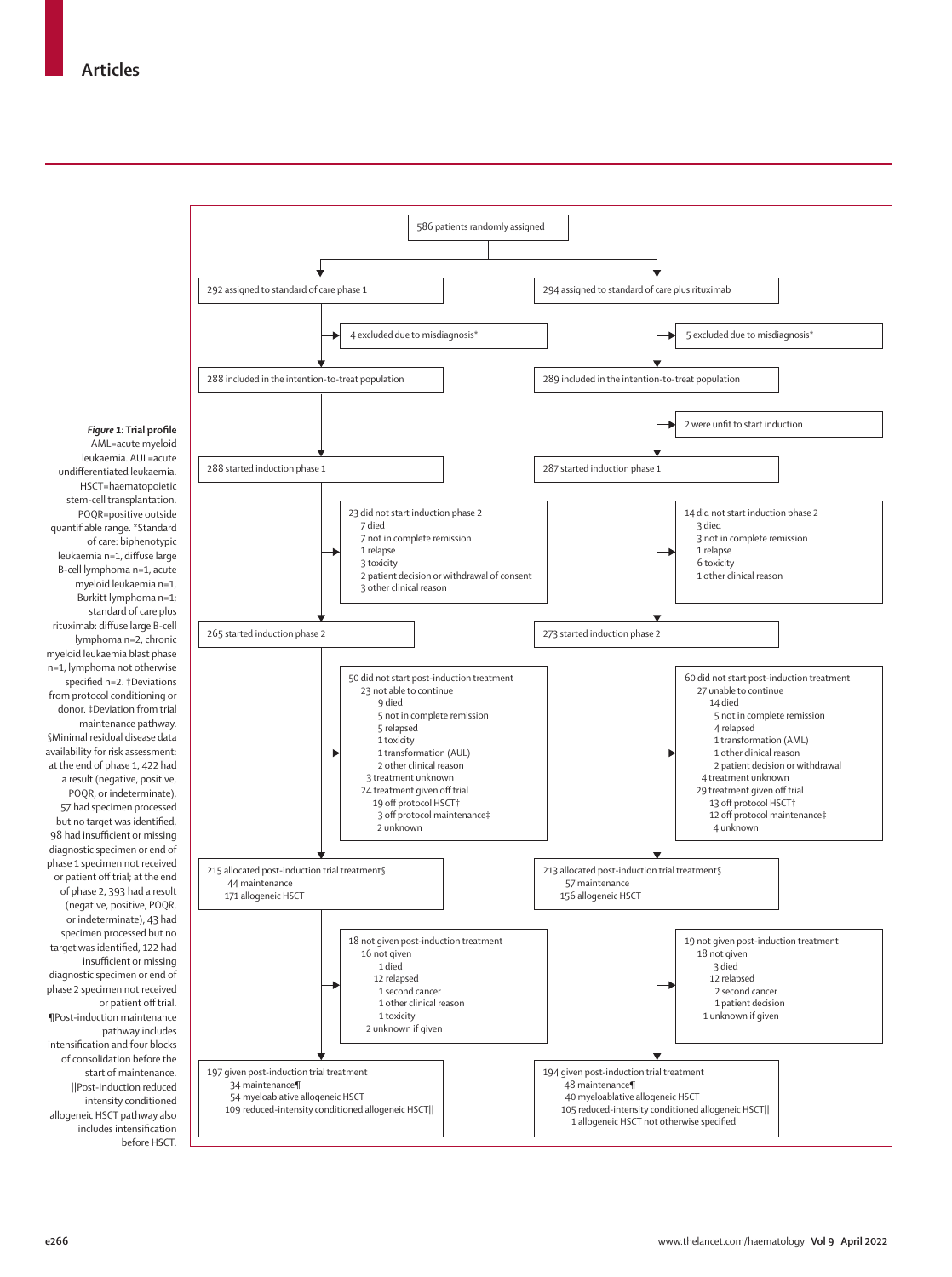response to rituximab treatment. The impact of CD20 expression on response to rituximab was analysed using an event-free survival model, which included an interaction with treatment group. We considered CD20 expression in two ways: calculated as a proportion and antigen density. Both were analysed as continuous variables and as split into tertiles, with the former also split at 20%, a cutoff used as positive in previous studies. We also assessed the role of CD20 calculated both ways in predicting events at 3 years using a time to event receiver operating characteristics (ROC) analysis allowing for censored event-free survival data.

Event-free survival and overall survival analyses were in the intention-to-treat population (all patients included, as randomly assigned, except misdiagnoses). Remission, MRD, and all safety analyses were limited to those who started trial treatment. All analyses were done in STATA (version 16.1). This study is registered with ClinicalTrials. gov as an International Standard Randomised Controlled Trial, NCT01085617.

# **Role of the funding source**

Neither the funder of the study (Cancer Research UK) nor Roche, who provided rituximab, had any role in study design, data collection, data analysis, data interpretation, or writing of the report

# **Results**

Between April 19, 2012, and July 10, 2017, 586 patients were randomly assigned to a treatment group (standard of care n=292, standard of care plus rituximab n=294; figure 1). Of the 586 randomly assigned patients, nine were excluded due to misdiagnosis (figure 1). Thus, 577 patients were included in the intention-to-treat analysis, including two patients from the standard-of-care plus rituximab group who never started trial therapy. Table 1 shows the characteristics of patients who entered the study. Because teenagers and young adults up to 25 years of age were entered into the UK's paediatric study, the median age of UKALL14 participants was older than is typical in national study group adult acute lymphoblastic leukaemia trials (median age 45 years [IQR 35–54] in the standard-of-care group; 46 years [33–55] in the standard-of-care plus rituximab group; table 1).

Of the 287 patients in the standard-of-care plus rituximab group who began trial treatment, 274 (95%) received all four doses of rituximab; one (<1%) patient stopped rituximab due to an infusion-related reaction, five (2%) stopped rituximab due to toxicity of the chemotherapy protocol, one (<1%) missed a rituximab dose due to error, three (1%) stopped rituximab due to clinician choice, and three (1%) patients died before all doses could be administered (see appendix pp 2–4 for detailed data on dose reductions, delays, and omissions).

After a median follow-up of 53·7 months (IQR 40·3–70·4), 179 patients had relapsed and 150 patients had died without relapse reported, providing

|                                                               | <b>Standard of care</b><br>$(n=288)$ | <b>Standard of care plus</b><br>rituximab (n=289) | <b>Total</b><br>$(n=577)$ |
|---------------------------------------------------------------|--------------------------------------|---------------------------------------------------|---------------------------|
| Age, years                                                    | 45 (35-54; 22-65)                    | 46 (33-55; 23-65)                                 | 46 (34-54; 22-65)         |
| Age group                                                     |                                      |                                                   |                           |
| 40 years or younger at random<br>assignment                   | 104 (36%)                            | 108 (37%)                                         | 212 (37%)                 |
| 41 years or older at random<br>assignment                     | 184 (64%)                            | 181 (63%)                                         | 365 (63%)                 |
| Sex                                                           |                                      |                                                   |                           |
| Male                                                          | 159 (55%)                            | 159 (55%)                                         | 318 (55%)                 |
| Female                                                        | 128 (44%)                            | 130 (45%)                                         | 258 (45%)                 |
| Intersex*                                                     | $1(-1%)$                             | $\overline{0}$                                    | $1(-1%)$                  |
| ECOG performance status                                       |                                      |                                                   |                           |
| $0 - 2$                                                       | 284 (99%)                            | 283 (98%)                                         | 567 (98%)                 |
| $3 - 4$                                                       | $1(1\%)$                             | 4(1%)                                             | 5(1%)                     |
| Missing data                                                  | 3(1%)                                | 2(1%)                                             | 5(1%)                     |
| Baseline white blood cell count,<br>$\times 10^9$ cells per L | $8.4(0.1 - 583.1)$                   | $7.9(0.4 - 889.6)$                                | $8.4(0.1 - 583.1)$        |
| BCR-ABL1 and breakpoint                                       |                                      |                                                   |                           |
| BCR-ABL1-positive                                             | 86 (30%)                             | 86 (30%)                                          | 172 (30%)                 |
| p190                                                          | 51 (18%)                             | 55 (19%)                                          | 106 (18%)                 |
| p210                                                          | 29 (10%)                             | 27 (9%)                                           | 56 (10%)                  |
| Unknown breakpoint                                            | 6(2%)                                | 4(1%)                                             | 10 (2%)                   |
| Any UKALL14 cytogenetic risk factor                           |                                      |                                                   |                           |
| Absent                                                        | 101 (35%)                            | 95 (33%)                                          | 196 (34%)                 |
| Present                                                       | 143 (50%)                            | 140 (48%)                                         | 283 (49%)                 |
| Missing data                                                  | 44 (15%)                             | 54 (19%)                                          | 98 (17%)                  |
| Genetic subtype                                               |                                      |                                                   |                           |
| Complex karyotype                                             | 11 (4%)                              | 6(2%)                                             | 17 (3%)                   |
| High hyperdiploid                                             | 6(2%)                                | 6(2%)                                             | 12 (2%)                   |
| JAK-STAT                                                      | 15 (5%)                              | 15 (5%)                                           | 30 (5%)                   |
| KMT2A other                                                   | 4(1%)                                | 2(1%)                                             | 6(1%)                     |
| KMT2A-AFF1                                                    | 17 (6%)                              | 25 (9%)                                           | 42 (7%)                   |
| Low hypodiploid or near-<br>triploid                          | 27 (9%)                              | 22 (8%)                                           | 49 (9%)                   |
| TCF3-PBX1                                                     | 6(2%)                                | 8(3%)                                             | 14 (2%)                   |
| Other                                                         | 81 (28%)                             | 77 (27%)                                          | 158 (27%)                 |
| Test failed or missing                                        | 35 (12%)                             | 42 (15%)                                          | 77 (13%)                  |
| Baseline UKALL 14 riskt                                       |                                      |                                                   |                           |
| Standard risk                                                 | 36 (13%)                             | 40 (14%)                                          | 76 (13%)                  |
| High risk                                                     | 241 (84%)                            | 234 (81%)                                         | 475 (82%)                 |
| Assumed standard risk‡                                        | 11 (4%)                              | 15 (5%)                                           | 26(5%)                    |
| Baseline UKALL14 risk excluding age                           |                                      |                                                   |                           |
| Standard risk                                                 | 81 (28%)                             | 83 (29%)                                          | 164 (28%)                 |
| High risk                                                     | 170 (59%)                            | 158 (55%)                                         | 328 (57%)                 |
| Assumed standard risk‡                                        | 37 (13%)                             | 48 (17%)                                          | 85 (15%)                  |

Data are median (IQR; range), median (IQR), or n (%). ECOG=Eastern Cooperative Oncology Group. \*Excluded from any analyses where sex is included. †High presenting white blood cell count, high risk cytogenetics (*BCR-ABL1*-positive, *KMT2A/AFF1*, low hypodiploidy or near triploidy, complex [more than abnormalities]) or age 41 years and older. ‡Patients with no high-risk features, but missing cytogenetic data (treated as standard risk).

*Table 1:* **Baseline characteristics**

329 event-free survival events. Median event-free survival was  $23 \cdot 2$  months (95% CI 19 $\cdot$ 2–34 $\cdot$ 0) in the standard-ofcare group and  $38.8$  months  $(22.8-61.1)$  in the standardof-care plus rituximab group. Event-free survival was not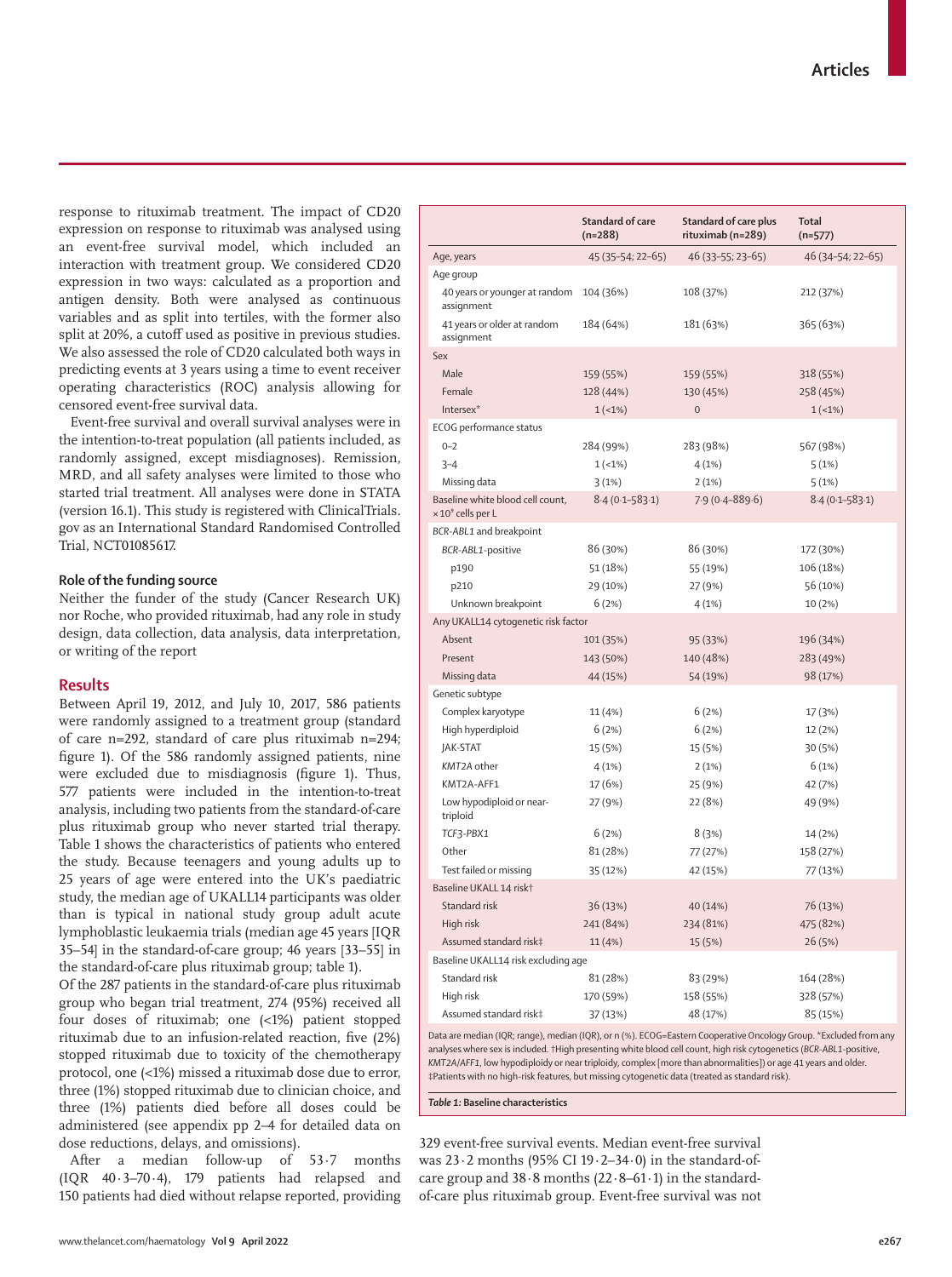significantly different between the groups (HR 0·85 [95% CI 0·79-1·06]; p=0·14) with 3-year event-free survival rates of 43·7% (95% CI 37·8–49·5) for standard of care versus 51·4% (45·4–57·1) for standard of care plus rituximab (figure 2A, table 2).

Analyses of overall survival showed similar effects to event-free survival, with median survival times of 40 $\cdot$ 1 months (95% CI 33 $\cdot$ 2-75 $\cdot$ 0) for standard of care and 81·5 months (39·0–not reached) for standard of care plus rituximab (appendix p 21) and no significant difference between the groups (HR 0·88 [95% CI  $0.70-1.11$ ; p= $0.29$ ). Time to relapse was analysable for the 539 patients who went into complete remission, with 181 events (table 2; and appendix p 22). The 3-year cumulative incidence of relapse was 31·1% (95% CI 25·8–37·1) for standard of care versus 26·3% (21·4–32·1) for standard of care plus rituximab (HR 0·85 [95% CI  $0.63-1.15$ ; p= $0.29$ ). The addition of rituximab did not affect non-relapse mortality (table 2). Multivariable analyses, adjusting for important baseline factors were done for each of the survival endpoints (also shown in table 2) and results were consistent with the univariable analyses.

At the end of both phases of induction there was no significant difference between the groups in the proportion of patients in complete remission (table 2). There was also no significant difference in the numbers of patients in molecular remission (negative or POQR MRD) at the end of the first or second phase of induction (table 2). There was a significant difference in patientspecific immunoglobulin heavy chain/T-cell receptor MRD quantification at the end of phase 1 induction when analysed as a continuous variable, but the difference was not significant by the end of phase 2 induction, nor was there any significant difference in the patients whose MRD was assessed by *BCR-ABL1* quantification (table 2). Outcomes by *BCR-ABL1* status are shown in the appendix (pp 5, 21).

Table 3 shows the most common adverse events reported in UKALL14 induction (see appendix pp 7, 10, and 12–16 for detailed data for induction phase 1 and 2 adverse events). Grade 3–4 events were common, with infections and cytopenia being the most frequent events, but these events were similar in both treatment groups. There were 30 ontherapy mortality events noted during the reporting period (14 [5%] of 288 in the standard-of-care group, 16 [6%] of 287 in the standard-of-care plus rituximab group); the majority of these deaths were due to infections (eight [3%] in the standard-of-care group, 11 [4%] in the standard-of-care plus rituximab group) and in induction phase 1 and phase 2 (11 [4%] in the standard-of-care group, 13 [5%] in the standard-of-care plus rituximab group). There was no concern about long-term neutropenia in patients treated with rituximab, with no significant difference in neutropenia between the treatment groups (difference in absolute neutrophil count for standard of care plus rituximab *vs* standard of care  $0.06$  [95% CI  $-0.05$  to  $0.17$ ]; p=0.31; repeated tests for patients in remission yearly after the end of therapy). 32 second malignancies were reported (table 2). We analysed the difference between treatment groups in all immune system adverse events, which included allergic, hypersensitivity, and anaphylaxis events. The overall rates of these events were expectedly low. There was no difference between the groups during the induction phases, but we did find significantly more immune system adverse events in the standard-of-care group than in the standard-of-care plus rituximab group (four [2%] of 185 *vs* 15 [8%] of 188;  $p=0.011$ ) during the high dose methotrexate block, which includes two doses of pegylated asparaginase, consistent with our hypothesis that rituximab might reduce the incidence of pegylated asparaginase inactivation (appendix p 13).

Preplanned subgroup analyses examined treatment effects by *BCR-ABL1* status and by CD20 expression levels. The induction and survival outcomes by *BCR-ABL1* status are shown in appendix p 5 and Kaplan– Meier curves for event-free survival and overall survival by *BCR-ABL1* status are shown in appendix p 21. There was no significant difference in treatment effect for any outcome in these subgroup analyses.

Central laboratory eight-colour flow cytometry using cryopreserved diagnostic cells was possible in 150 patients (79 in the standard-of-care group, 71 in the standard-ofcare plus rituximab group). Patients with stored cells available were more likely than patients without stored cells to have high presenting white blood cell counts (72 [48%] of 150 *vs* 78 [18%] of 427; p<0·0001) or have high-risk cytogenetics (93 [67%] of 138 *vs* 190 [56%] of 341;  $p=0.019$ ), possibly explained by a larger number of cells available at diagnosis for these patients. Exposure to dexamethasone in vitro significantly upregulated CD20 on acute lymphoblastic leukaemia cells from six of eight patient specimens tested (appendix p 23). Results from the analysis of the role of CD20 expression as a prognostic factor are shown in the appendix (p 14). Analysed as a continuous variable, we found that a 1 log increase in CD20 expression was associated with a 23% increase in risk of an event (HR 1·23 [95% CI 1·05–1·44]; p=0·012). Event-free survival was shorter among patients with 20% or more blasts expressing CD20 (76 [51%] of 150) compared with patients with less than 20% blasts expressing CD20 (74 [49%]); however, this difference was not statistically significant: HR 1·44 (95% CI 0·95–2·21; p=0·087; appendix p 14). CD20 antigen density, calculated as molecules per cell×blast proportion was also clearly and significantly related to outcome, although it did not appear to add a greater level of discrimination to proportion of blasts expressing CD20 (ROC area under the curve for prediction of a 3-year event-free survival event: 0·60 for CD20 antigen density and 0·62 for percentage of blasts expressing CD20). CD20 expression, as quantified either by proportion of blasts expressing CD20 or CD20 molecules per cell, remained significantly associated with inferior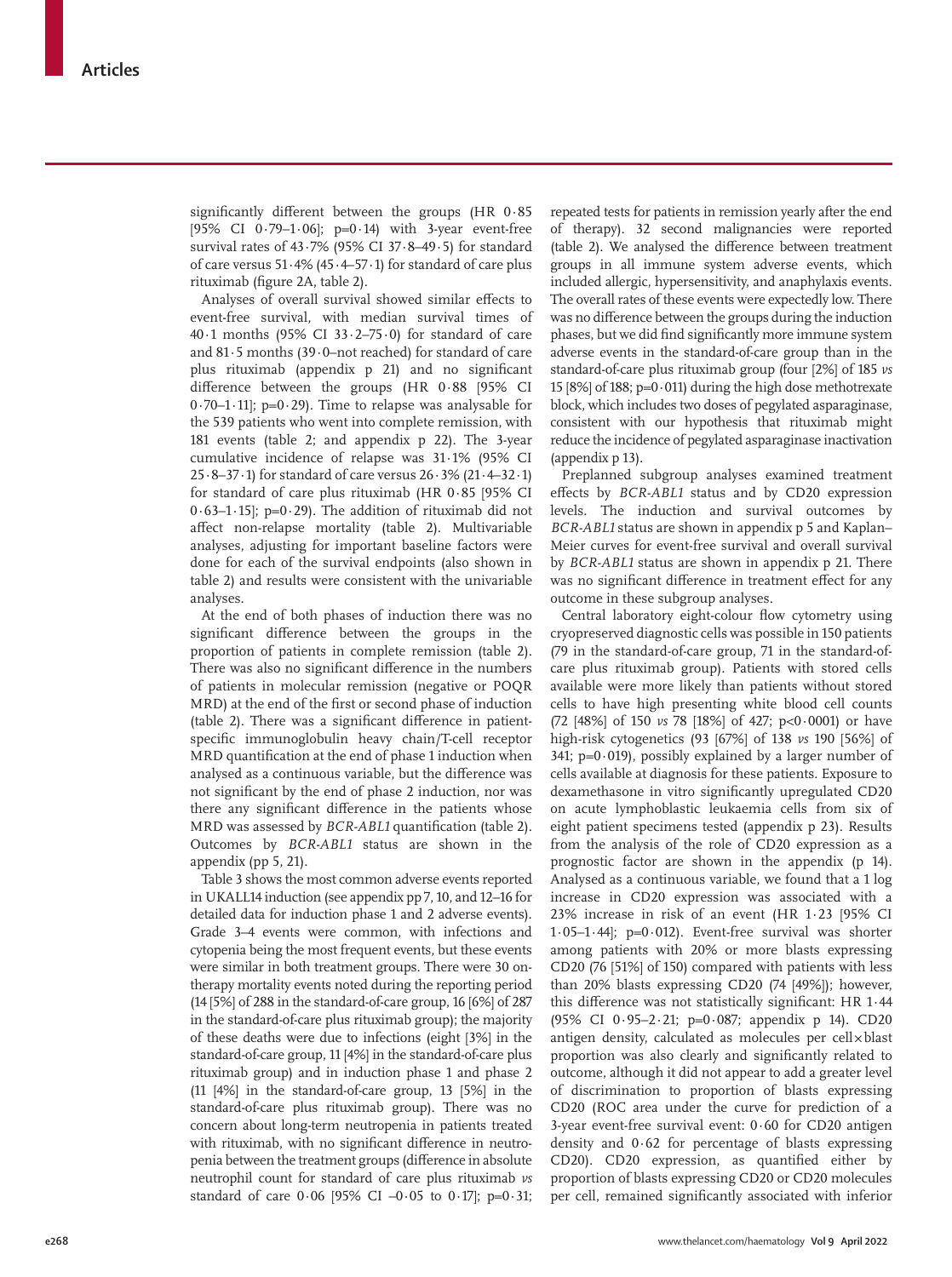**Articles**



*Figure 2:* **Event-free survival (A) and subgroup analysis of event-free survival (B)** HR=hazard ratio. \*GRAALL group cutoff.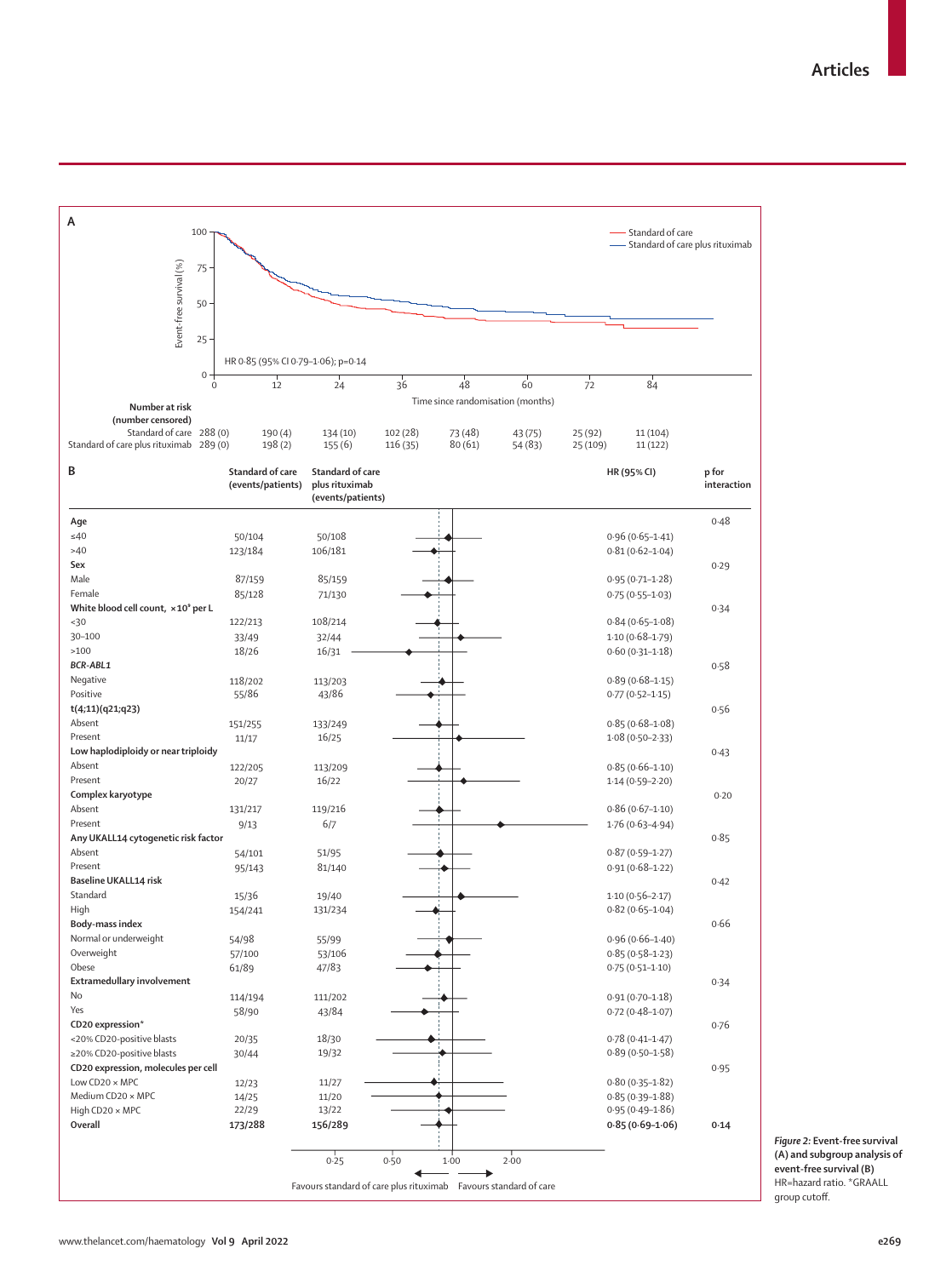|                                                                    | <b>Standard of care</b><br>$(n=288)$                            | <b>Standard of care plus</b><br>rituximab (n=289)                                                      | p value              | Univariable analysis,<br>HR (95% CI); p value | Multivariable<br>analysis, HR<br>(95% CI); p value | Multivariable<br>analysis including<br>any transplantation,<br>HR (95% CI); p value |
|--------------------------------------------------------------------|-----------------------------------------------------------------|--------------------------------------------------------------------------------------------------------|----------------------|-----------------------------------------------|----------------------------------------------------|-------------------------------------------------------------------------------------|
| In remission by end of phase 1                                     | 256/288 (89%)                                                   | 247/287 (86%)                                                                                          | 0.44                 | $\ldots$                                      | $\ddotsc$                                          | $\ldots$                                                                            |
| In remission by end of phase 2                                     | 267/288 (93%)                                                   | 272/287 (95%)                                                                                          | 0.31                 | $\ldots$                                      | $\ddot{\phantom{a}}$                               | $\ddot{\phantom{a}}$                                                                |
| MRD-negative* remission end of phase 1                             | 66/288 (23%)                                                    | 77/287 (27%)                                                                                           | 0.28                 | $\ddotsc$                                     | $\ddot{\phantom{a}}$                               |                                                                                     |
| Immunoqlobulin heavy chain/T-cell receptor<br>MRD quantification   |                                                                 | $0.00295 (1 \times 10^{-5} \text{ to } 0.15)$ $1 \times 10^{-5} (1 \times 10^{-6} \text{ to } 0.0032)$ | 0.040                |                                               |                                                    |                                                                                     |
| <b>BCR-ABL1 MRD value</b>                                          | $0.20$ $(1 \times 10^{-5}$ to $1.87)$                           | $0.091 (1 \times 10^{-5} \text{ to } 0.96)$                                                            | 0.59                 | $\ddotsc$                                     |                                                    | $\dddot{\phantom{0}}$                                                               |
| MRD-negative* remission in induction                               | 103 (36%)                                                       | 100 (35%)                                                                                              | 0.82                 | $\ddots$                                      | $\ddotsc$                                          | $\ddot{\phantom{a}}$                                                                |
| Immunoqlobulin heavy chain/T-cell receptor<br>MRD quantification   | $1 \times 10^{-5}$ ( $1 \times 10^{-6}$ to $7 \times 10^{-4}$ ) | $1 \times 10^{-6} (1 \times 10^{-6} \text{ to } 6.7 \times 10^{-4})$                                   | 0.35                 | $\ddotsc$                                     | $\ddotsc$                                          |                                                                                     |
| <b>BCR-ABL1 MRD value</b>                                          | $1 \times 10^{-5}$ ( $1 \times 10^{-5}$ to 0.10)                | $1 \times 10^{-5}$ ( $1 \times 10^{-5}$ to 0.041)                                                      | 0.54                 | $\ddot{\phantom{a}}$                          | $\ddotsc$                                          |                                                                                     |
| Patients high risk by MRD alone                                    | $11 (-1%)$                                                      | 4(1%)                                                                                                  | $\ldots$             |                                               | $\dddot{\phantom{0}}$                              |                                                                                     |
| Event-free survival                                                | $\ddot{\phantom{a}}$                                            |                                                                                                        | $\ddot{\phantom{a}}$ | $0.85$ (0.69 to 1.06);<br>$p = 0.14$          | $p=0.30$                                           | $0.88$ (0.69 to 1.12); 0.86 (0.68 to 1.09);<br>$p=0.22$                             |
| Number of events/number of patients                                | 173/288                                                         | 156/289                                                                                                |                      |                                               | $\ddotsc$                                          | $\ddotsc$                                                                           |
| 3-year event-free survival (95% CI)                                | 43.7% (37.8 to 49.5)                                            | 51.4% (45.4 to 57.1)                                                                                   | $\ddotsc$            |                                               | $\ddot{\phantom{a}}$                               |                                                                                     |
| Deaths                                                             | $\ddotsc$                                                       | $\dddot{\phantom{0}}$                                                                                  |                      | 0.88 (0.70 to 1.11);<br>$p=0.29$              | 0.91 (0.70 to 1.18);<br>$p = 0.46$                 | $0.89$ (0.69 to 1.16);<br>$p=0.40$                                                  |
| Number of events/number of patients                                | 148/288                                                         | 134/289                                                                                                |                      | $\ddots$                                      | $\ddotsc$                                          |                                                                                     |
| 3-year overall survival (95% CI)                                   | 52.7% (46.6 to 58.4)                                            | 57.3% (51.3 to 62.8)                                                                                   |                      |                                               |                                                    |                                                                                     |
| Relapses                                                           |                                                                 |                                                                                                        | $\ddot{\phantom{a}}$ | $0.85$ (0.64 to 1.15);<br>$p = 0.30$          | $0.85(0.61 \text{ to } 1.18);$<br>$p = 0.34$       | $0.84$ (0.60 to 1.18);<br>$p = 0.31$                                                |
| Number of events/number of patients                                | 92/267                                                          | 83/272                                                                                                 |                      |                                               | $\ddotsc$                                          |                                                                                     |
| 3-year relapse rate (95% CI)                                       | 31.0% (25.7 to 37.1)                                            | 26.3% (21.4 to 32.0)                                                                                   | $\ddot{\phantom{a}}$ | $\ldots$                                      | $\ddots$                                           | $\ddotsc$                                                                           |
| Bone marrow relapses                                               | $\dddot{\phantom{0}}$                                           | $\ddots$                                                                                               |                      | 0.88 (0.63 to 1.21);<br>$p=0.43$              |                                                    |                                                                                     |
| Number of events/number of patients                                | 77/267                                                          | 70/272                                                                                                 |                      | $\dddot{\phantom{0}}$                         |                                                    |                                                                                     |
| 3-year bone marrow relapse rate (95% CI)                           | 24.8% (20.0 to 30.6)                                            | 22.4% (17.8 to 28.9)                                                                                   | $\ldots$             | $\ldots$                                      | $\ldots$                                           | $\ldots$                                                                            |
| CNS relapses                                                       |                                                                 |                                                                                                        | $\ddot{\phantom{a}}$ | 0.73 (0.31 to 1.73);<br>$p=0.47$              | $\ddotsc$                                          | $\ddot{\phantom{a}}$                                                                |
| Number of events/number of patients                                | 12/267                                                          | 9/272                                                                                                  | $\ddotsc$            | $\ldots$                                      | $\ddots$                                           | $\ddotsc$                                                                           |
| 3-year CNS relapse rate (95% CI)                                   | 4.4% (2.4 to 7.7)                                               | $3.0\%$ (1.5 to 6.0)                                                                                   | $\ldots$             |                                               | $\ldots$                                           |                                                                                     |
| Non-relapse mortality                                              |                                                                 |                                                                                                        |                      | $0.88$ (0.62 to 1.26);<br>$p = 0.49$          | 0.94 (0.64 to 1.40);<br>$p=0.77$                   | 0.93 (0.63 to 1.39);<br>$p = 0.74$                                                  |
| Number of events/number of patients                                | 63/267                                                          | 58/272                                                                                                 |                      | $\dddot{\phantom{0}}$                         | $\ddotsc$                                          | $\ddotsc$                                                                           |
| 3-year non-relapse mortality (95% CI)                              | 23.7% (19.0 to 29.4)                                            | 20.6% (16.2 to 25.9)                                                                                   | $\ldots$             |                                               |                                                    |                                                                                     |
| Second malignancies‡                                               |                                                                 |                                                                                                        | u,                   | $1.28$ (0.64 to 2.58);<br>$p=0.48$            | $\ldots$                                           |                                                                                     |
| Number of events/number of patients                                | 14/288                                                          | 18/289                                                                                                 |                      |                                               |                                                    |                                                                                     |
| 3-year second malignancy rate (95% CI)                             | $2.9\%$ (1.5 to 5.8)                                            | 4.3% (2.5 to 7.5)                                                                                      |                      | $\ddotsc$                                     |                                                    |                                                                                     |
| Cumulative incidence of second malignancies<br>at 5 years (95% CI) | 6.3% (3.7 to 10.6)                                              | 7.6% (4.7 to 12.1)                                                                                     |                      |                                               |                                                    |                                                                                     |

Data are n/N (%), median (IQR), or n (%) except where otherwise stated. HR=hazard ratio. MRD=minimal residual disease. \*Includes positive outside the quantitative range, denominators for remission and MRD taken as the total numbers who started trial treatment, including those with missing remission or MRD data as no response. Excluding those who were in remission with missing or non-evaluable MRD gives rates at the end of phase 2 of 101 (55%) of 185 in the standard-of-care group and 100 (57%) of 175 in the standard-of-care plus rituximab group. +HR 0-85 (95% CI 0-68-1-06); p=0-14 when adjusted for randomisation stratification factors. ‡Only events occurring before relapse are reported, events were: acute myeloid leukaemia (standard of care n=2, standard of care plus rituximab n=6), acute undifferentiated leukaemia (standard of care n=1), lung (standard of care n=1, standard of care plus rituximab n=1), malignant histiocytosis (standard of care plus rituximab n=1), melanoma (standard of care n=2), Hodgkin lymphoma (standard of care n=1 [this patient also had melanoma]), myelodysplastic syndrome (standard of care n=2, standard of care plus rituximab n=2), neuroendocrine (standard of care plus rituximab n=1), non-melanoma skin cancer (standard of care n=1, standard of care plus rituximab n=2), oesophageal (standard of care n=1), post-transplantation lymphoproliferative disorder (standard of care n=2), renal (standard of care plus rituximab n=1), sarcoma (standard of care plus rituximab n=1), vestibular schwannoma (standard of care n=1), histiocytic sarcoma (standard of care plus rituximab n=1), myeloproliferative disorder (standard of care plus rituximab n=1), missing type (standard of care plus rituximab n=1).

*Table 2:* **Efficacy data**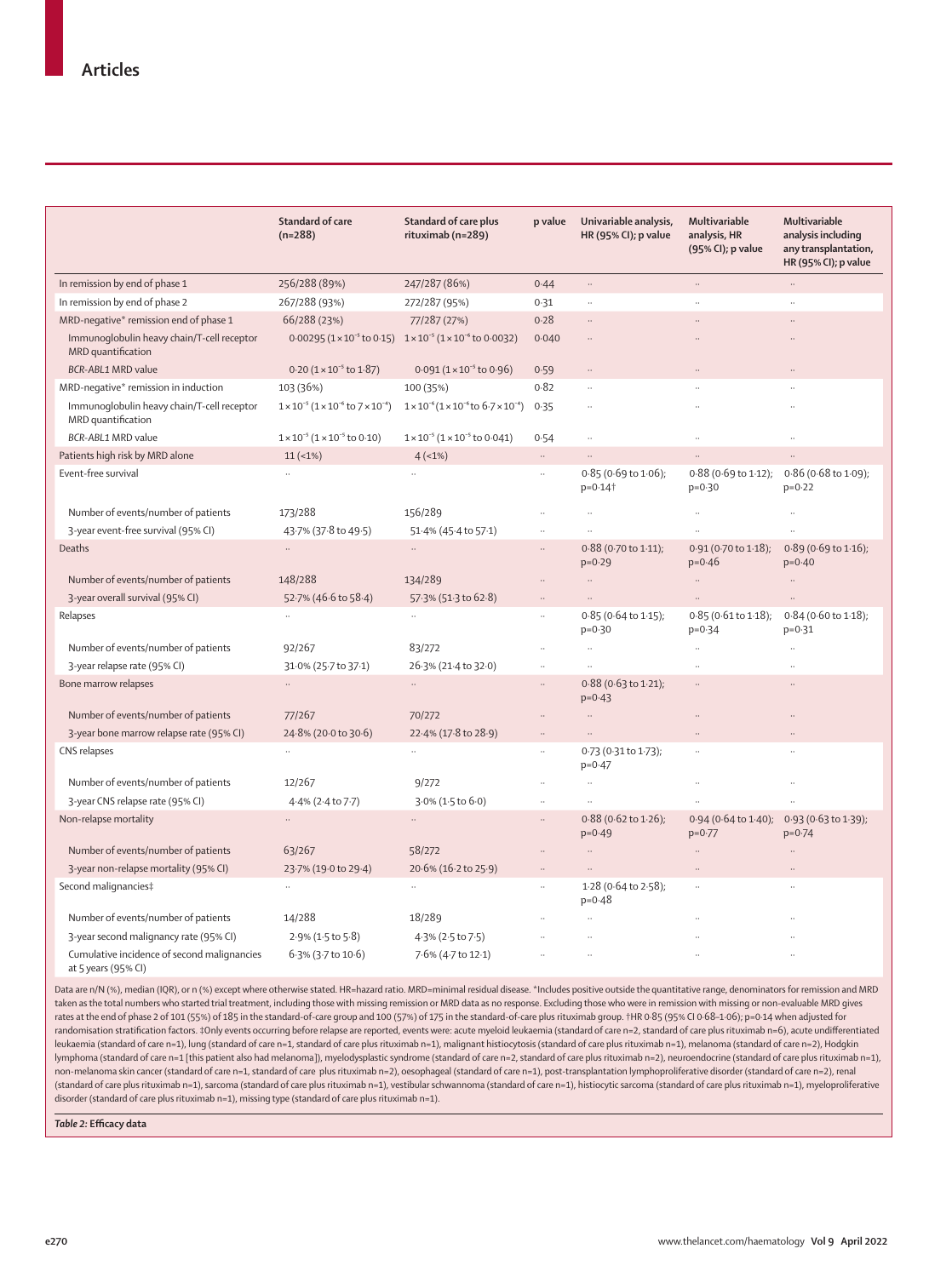|                                                         | Standard-of-care group (n=286) |                      |                      | Standard-of-care plus rituximab group (n=284) |                      |                       |                       |                |
|---------------------------------------------------------|--------------------------------|----------------------|----------------------|-----------------------------------------------|----------------------|-----------------------|-----------------------|----------------|
|                                                         | Grade 1-2                      | Grade 3              | Grade 4              | Grade 5                                       | Grade 1-2            | Grade 3               | Grade 4               | Grade 5        |
| Blood and lymphatic system<br>disorders                 | 71 (25%)                       | 152 (53%)            | $\ldots$             | $\Omega$                                      | 77(27%)              | 157 (55%)             |                       | $\Omega$       |
| Anaemia                                                 | 79 (28%)                       | 138 (48%)            | $\ddotsc$            | $\mathsf{O}\xspace$                           | 83 (29%)             | 145 (51%)             | $\ddotsc$             | $\mathbf 0$    |
| Febrile neutropenia                                     | $\ddotsc$                      | 41 (14%)             | $\ldots$             | $\Omega$                                      | $\ddot{\phantom{a}}$ | 53 (19%)              | $\ldots$              | $\Omega$       |
| Gastrointestinal disorders                              | 196 (69%)                      | 22 (8%)              | $\ldots$             | $\Omega$                                      | 186 (65%)            | 20 (7%)               |                       | $\Omega$       |
| Constipation                                            | 98 (34%)                       | $\ldots$             | $\ddot{\phantom{a}}$ | $\mathbf{O}$                                  | 88 (31%)             | $\ldots$              | $\ddot{\phantom{a}}$  | $\mathbf 0$    |
| Diarrhoea                                               | 73 (26%)                       | $\ddot{\phantom{a}}$ | $\sim$               | $\Omega$                                      | 64 (23%)             | $\ddot{\phantom{a}}$  | $\ddot{\phantom{a}}$  | $\Omega$       |
| Nausea                                                  | 136 (48%)                      |                      | ä,                   | 0                                             | 133 (47%)            | $\ddotsc$             |                       | $\Omega$       |
| General disorders and<br>administration site conditions | 154 (54%)                      | $\ddots$             | $\ddotsc$            | 1(21%)                                        | 148 (52%)            | $\ddotsc$             | $\ddotsc$             | $\Omega$       |
| Multi-organ failure                                     | $\ldots$                       | $\ddotsc$            | $\ddotsc$            | $1(-1%)$                                      | $\ddotsc$            | $\ldots$              | $\ldots$              | $\Omega$       |
| Infections and infestations                             | $\ddotsc$                      | 46 (16%)             | $\ldots$             | 3(1%)                                         | Ц.                   | 48 (17%)              | $\ddotsc$             | 2(1%)          |
| Lung infection                                          | $\ddotsc$                      | $\ddotsc$            | $\ddotsc$            | $1(-1%$                                       | $\ddotsc$            | $\ddot{\phantom{1}}$  | $\ddotsc$             | $\mathbf 0$    |
| Sepsis                                                  |                                | $\ddotsc$            | ÷.                   | 2(1%)                                         | $\ddotsc$            | .,                    |                       | 2(1%)          |
| Not otherwise specified bacterial<br>infection          | $\ddotsc$                      | 16 (6%)              | $\ddot{\phantom{a}}$ | $\mathbf 0$                                   |                      | 15 (5%)               | $\ddotsc$             | $\mathbf 0$    |
| Investigations                                          | $\ddotsc$                      | 45 (16%)             | 198 (69%)            | $1(-1%)$                                      | $\ddotsc$            | 41 (14%)              | 200 (70%)             | $\Omega$       |
| Alanine aminotransferase<br>increased                   | $\ddotsc$                      | 27 (9%)              | $\ddotsc$            | $\mathbf{0}$                                  |                      | 40 (14%)              | τ,                    | $\overline{0}$ |
| Alkaline phosphatase increased                          | $\dddot{\phantom{0}}$          | 15 (5%)              | $\ldots$             | $\Omega$                                      | $\ddot{\phantom{a}}$ | 28 (10%)              | $\ldots$              | $\overline{0}$ |
| Blood bilirubin increased                               | $\ddotsc$                      | 21(7%)               | $\ddot{\phantom{a}}$ | $\Omega$                                      | $\ddotsc$            | 23 (8%)               | 15 (5%)               | $\mathbf{0}$   |
| Granulocytopenia                                        | $\ddotsc$                      | $\ldots$             | 22 (8%)              | $\mathbf{O}$                                  | $\ddotsc$            | $\ldots$              | 20(7%)                | $\overline{0}$ |
| Myelosuppression                                        | $\ddotsc$                      | $\ldots$             | $\mathbb{Z}^2$       | $\Omega$                                      | $\ddot{\phantom{a}}$ | $\ddotsc$             | 22 (8%)               | $\Omega$       |
| Neutrophil count decreased                              | $\ddotsc$                      | 42 (15%)             | 179 (63%)            | $1(1\%)$                                      |                      | 45 (16%)              | 181 (64%)             | $\overline{0}$ |
| Pancytopenia                                            | $\ddot{\phantom{a}}$           | $\ldots$             | 20(7%)               | $\mathbf{O}$                                  | $\ddot{\phantom{a}}$ | 15 (5%)               | 23 (8%)               | $\Omega$       |
| Platelet count decreased                                | $\ddotsc$                      | $\ddotsc$            | 26(9%)               | $\mathbf 0$                                   |                      | $\ldots$              | 21(7%)                | $\mathbf{0}$   |
| White blood cell decreased                              | $\ddotsc$                      | 48 (17%)             | 121 (42%)            | $\mathbf{O}$                                  | $\ddotsc$            | 44 (15%)              | 140 (49%)             | $\overline{0}$ |
| Metabolism and nutrition disorders                      | $\ldots$                       | 34 (12%)             | $\ldots$             | $1(-1%)$                                      | 58 (20%)             | 32 (11%)              |                       | $\mathbf 0$    |
| Acidosis                                                | $\ddotsc$                      | $\ldots$             | $\ldots$             | $1(-1%)$                                      | $\ldots$             | $\ddotsc$             | ÷.                    | $\Omega$       |
| Hyperglycaemia                                          | $\ddotsc$                      | $\ddot{\phantom{a}}$ | $\ddotsc$            | $\Omega$                                      | $\ldots$             | 15 (5%)               | $\ldots$              | $\Omega$       |
| Nervous system disorders                                | 125 (44%)                      | 15 (5%)              | $\ddotsc$            | $1(-1%)$                                      | 130 (46%)            | $\dddot{\phantom{0}}$ | $\ddotsc$             | $1(-1%)$       |
| Headache                                                | 96 (34%)                       | $\ddot{\phantom{a}}$ | $\ddotsc$            | $\Omega$                                      | 98 (35%)             | $\ddotsc$             | $\ddotsc$             | $\mathbf{0}$   |
| Intracranial haemorrhage                                | $\ldots$                       | $\ddotsc$            | $\ddotsc$            | $1(-1%)$                                      | $\ldots$             | $\ddotsc$             | $\dddot{\phantom{0}}$ | $1(-1%)$       |
| Skin and subcutaneous tissue<br>disorders               | 105 (37%)                      | $\ddotsc$            | $\ddotsc$            | $\mathbf{O}$                                  | 105 (37%)            | $\ddotsc$             | $\ddotsc$             | $\Omega$       |
| Alopecia                                                | 60(21%)                        | $\ddot{\phantom{0}}$ | $\ddotsc$            | $\Omega$                                      | 61(21%)              | $\ddotsc$             | $\ddot{\phantom{a}}$  | $\Omega$       |
| Any adverse events                                      | $\ddotsc$                      | 54 (19%)             | 200 (70%)            | 5(2%)                                         | $\ddotsc$            | 50 (18%)              | 205 (72%)             | 3(1%)          |

Events presented: all grade 5 events, grade 3–4 events occurring in 5% or more patients, and grade 1–2 events occurring in 20% or more patients. Patients with more than one event are counted once in the system organ class row but are shown in multiple individual adverse event type rows; if a grade 3 or 4 event occurred in less 10% of patients or a grade 1–2 event occurred in less than 15% of patients that event type is not listed but is included in the total events for that system organ class. See appendix pp 7–10 for full details of all grade 3–4 events and grade 1–2 adverse events occurring in 10% or more patients.

*Table 3:* **Most common adverse events in phase 1 induction**

event-free survival when adjusted for the other baseline prognostic factors (appendix p 14). CD20 expression was analysed as a continuous variable by using 20% cutoff and by splitting into tertiles. There was no evidence that greater CD20 expression improved the efficacy of rituximab (appendix p 14).

A preplanned subgroup analysis of event-free survival is shown figure 2B. There were no significant interactions with any of the main risk-stratification factors including age, cytogenetic risk group, presenting white blood cell count, or risk status overall. The same was the case for subgroup analyses of overall survival, relapse rate, and non-relapse mortality (data not shown).

To assess the effect of allogeneic HSCT and any interaction with randomised allocation, time-to-event outcomes were analysed in a multivariable model including allogenic HSCT as a time varying covariate. When adjusted for baseline risk factors, allogeneic HSCT appeared to be beneficial (appendix pp 15, 24). Although the risk of non-relapse mortality increased, this appeared to be balanced out by improvements in time to relapse, leading to overall improvements in both event-free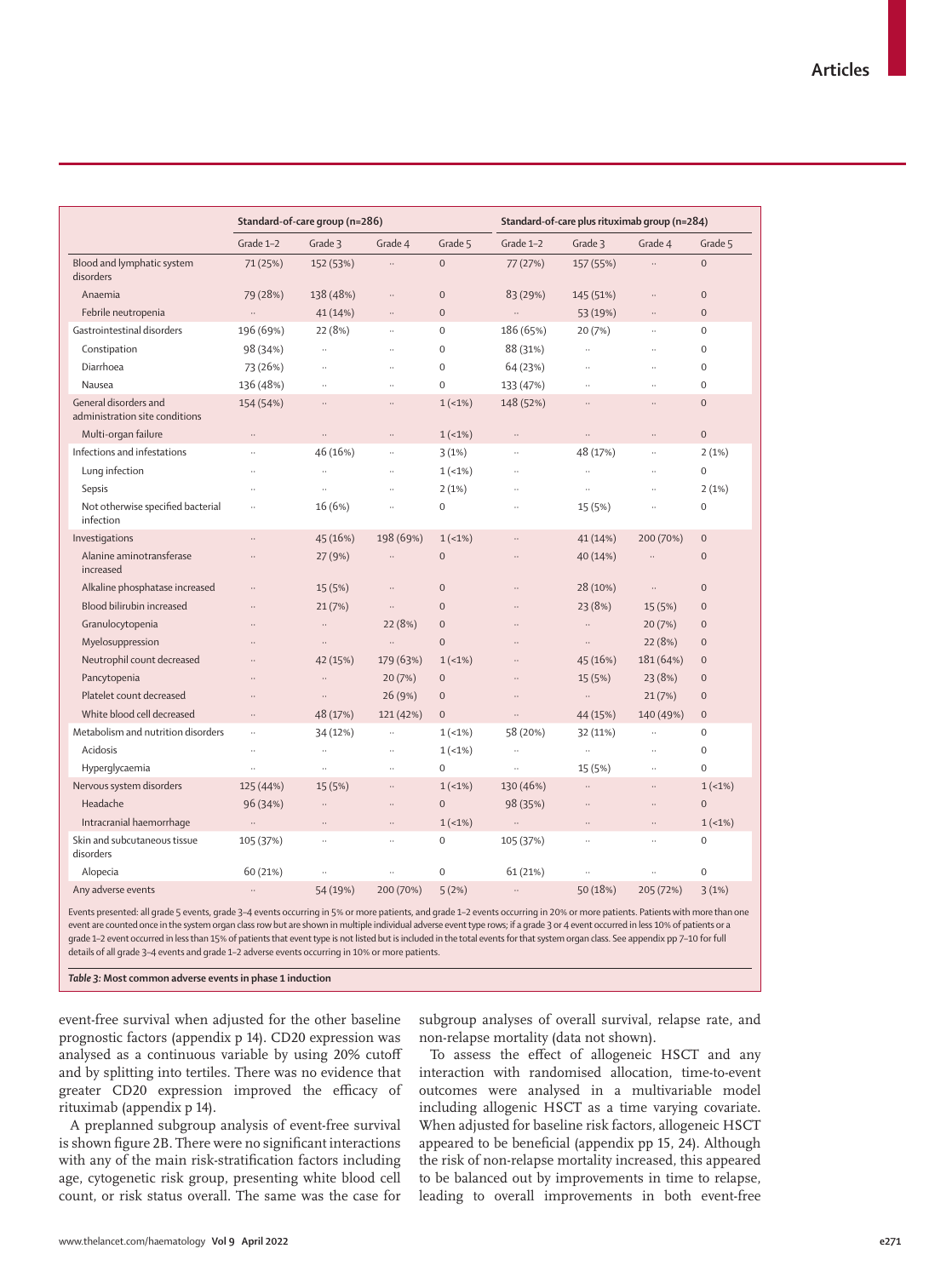survival and overall survival (appendix pp 15, 24). There were no significant interactions found between rituximab and allogeneic HSCT overall, although the effect of allogeneic HSCT on non-relapse mortality was reduced when rituximab was given (HR  $1.57$  [95% CI  $0.82-2.98$ ] *vs* 2·16 [1·15–4·06]; interaction p=0·16). The effect of transplantation on time-to-event outcomes is shown in detail in the appendix (p 15).

The effect of rituximab in patients who received reduced-intensity conditioned allogeneic HSCT as postremission therapy was similar to that seen in the whole population (event-free survival HR 0·86 [95% CI 0·60–1·24]; p=0·42, overall survival HR 0·79 [0·53–1·18];  $p=0.29$ , relapse rate HR 1.05  $[0.65-1.70]$ ;  $p=0.85$ , non-relapse mortality HR  $0.70$   $[0.40 - 1.23]$ ;  $p=0.21$ ). However, those who received myeloablative conditioned allogeneic HSCT had a significantly greater event-free survival if they were in the standard-of-care plus rituximab group versus the standard-of-care group (3-year event-free survival 50·5% [95% CI 36·2–63·2] *vs* 71·0% [53·5–82·9]; HR 0·47 (95% CI 0·23–0·95]; p=0·032; appendix p 24). Similar results were seen for overall survival (HR 0·49 [95% CI 0·23–1·07]; p=0·066), relapse rate (HR 0·47  $[0.15-1.47]$ ; p=0.18), and non-relapse mortality (HR  $0.47$  $[0.15-1.47]$ ; p= $0.18$ ), suggesting that there might have been both a reduction in release rate and non-relapse mortality driving the apparent benefit in the standard-ofcare plus rituximab group followed by myeloablative conditioned allogeneic HSCT (appendix p 24). There was no obvious trend in causes of death between the two treatment groups (data not shown), nor any difference in rates of GVHD. To attempt an intention-to-treat analysis, we generated a larger cohort in which we included all patients younger than 41 years with high-risk acute lymphoblastic leukaemia at the end of induction, or a sibling donor, who could have received myeloablative conditioned allogeneic HSCT. In this cohort of 136 patients (standard of care n=74, standard of care plus rituximab n=62), the effect of standard of care plus rituximab was not as great as in the main analysis (3-year event-free survival 51·7% [95% CI 39·4–62·7] in the standard-of-care group *vs* 62·9% [49·1–74·0] in the standard-of-care plus rituximab group; HR 0·67 [95% CI  $0.40-1.11$ ; p= $0.12$ ; appendix p 24). There was no difference between standard of care and standard of care plus rituximab in the cumulative incidence of GVHD for patients receiving myeloablative conditioned allogeneic HSCT (3-year cumulative incidence 72·2% [95% CI 60·0–83·3] *vs* 73·2% [58·8–85·9]; HR 1·12 [95% CI  $0.69-1.81$ ; p= $0.65$ ). The incidence of any GVHD in patients receiving reduced-intensity conditioned allogeneic HSCT was also not different between the two treatment groups (3-year cumulative incidence 65·3% [95% CI 56·3–74·1] *vs* 52·4% [43·2–62·2]; HR 0·75 [95% CI 0·53–1·07]; p=0·12).

Factors of significance on multivariable analysis were largely as expected; increasing age, higher presenting white blood cell count, high-risk cytogenetics (*KMT2A/AFF1*, low hypodiploidy or near triploidy, complex [>5 abnormalities]), and CD20 expression (where analysable) were all significant prognostic factors for inferior event-free survival (appendix p 17). *BCR-AB1* positive acute lymphoblastic leukaemia was not an adverse risk factor in this analysis. High-risk cytogenetics portended inferior overall survival (HR 1·56 [95% CI 1·13–2·17];  $p=0.0013$ ) with a similar trend seen for higher presenting white blood cell count (HR 1·08  $[1.00-1.18]$ ; p=0.055). Both factors were significantly associated with a higher relapse rate (HR 1·54 [95% CI 1·01–2·35]; p=0·031 and HR 1·17  $[1.05-1.30]$ ; p=0·0034; appendix p 21). Older age was the only factor significantly impacting non-relapse mortality (HR for a 10-year increase 1·31 [95% CI 1·09–1·58]; p=0·0039).

# **Discussion**

Four doses of rituximab added to standard-of-care chemotherapy during induction treatment for all adults aged 25–65 years, regardless of CD20 expression or *BCR-ABL1* status, gave an event-free survival HR of 0·85 (95% CI  $0.69-1.06$ ), which was greater than the  $0.71$  the study was powered to detect and hence did not meet the primary endpoint. However, we found a possibly clinically beneficial 8% improvement in event-free survival at 3 years and a 15 month longer median event-free survival in the investigational group. The benefit we observed appears to result from a reduction in relapse rate, as opposed to a better early response. Although there was a modest, non-significant reduction in the first timepoint MRD level in the standard-of-care plus rituximab group, MRD responses were equivalent by the main assessment timepoint. There was a similar magnitude of difference in overall survival (HR 0·88 [95% CI 0·70–1·11]) with median overall survival of  $40.1$  months (95% CI 33 $\cdot$ 2-75 $\cdot$ 0) for standard of care compared with 81·5 months (39·0–not reached) with standard of care plus rituximab. 3-year overall survival was 52·7% (95% CI 46·6–58·4) with standard of care compared with  $57.3\%$  ( $51.3-62.8$ ) for standard of care plus rituximab, mirroring the event-free survival advantage, and again a non-significant difference, of adding rituximab. Adding rituximab to induction therapy was safe—we did not detect any increase in shortterm adverse events in the standard-of-care plus rituximab group, nor any issues with long-term neutropenia, and there was no difference in non-relapse mortality or numbers of on-therapy mortality (grade 5) events between the groups**.** By contrast to the MD Anderson single-arm study,<sup>1</sup> we did not find any relationship between toxicity and age. We believe that our results are generalisable across patients with acute lymphoblastic leukaemia because of our broad eligibility criteria and the fact that our trial was open in all UK centres that treat adult acute lymphoblastic leukaemia. On the basis of national incidence data, we estimate that we recruited approximately 80% of the incident population.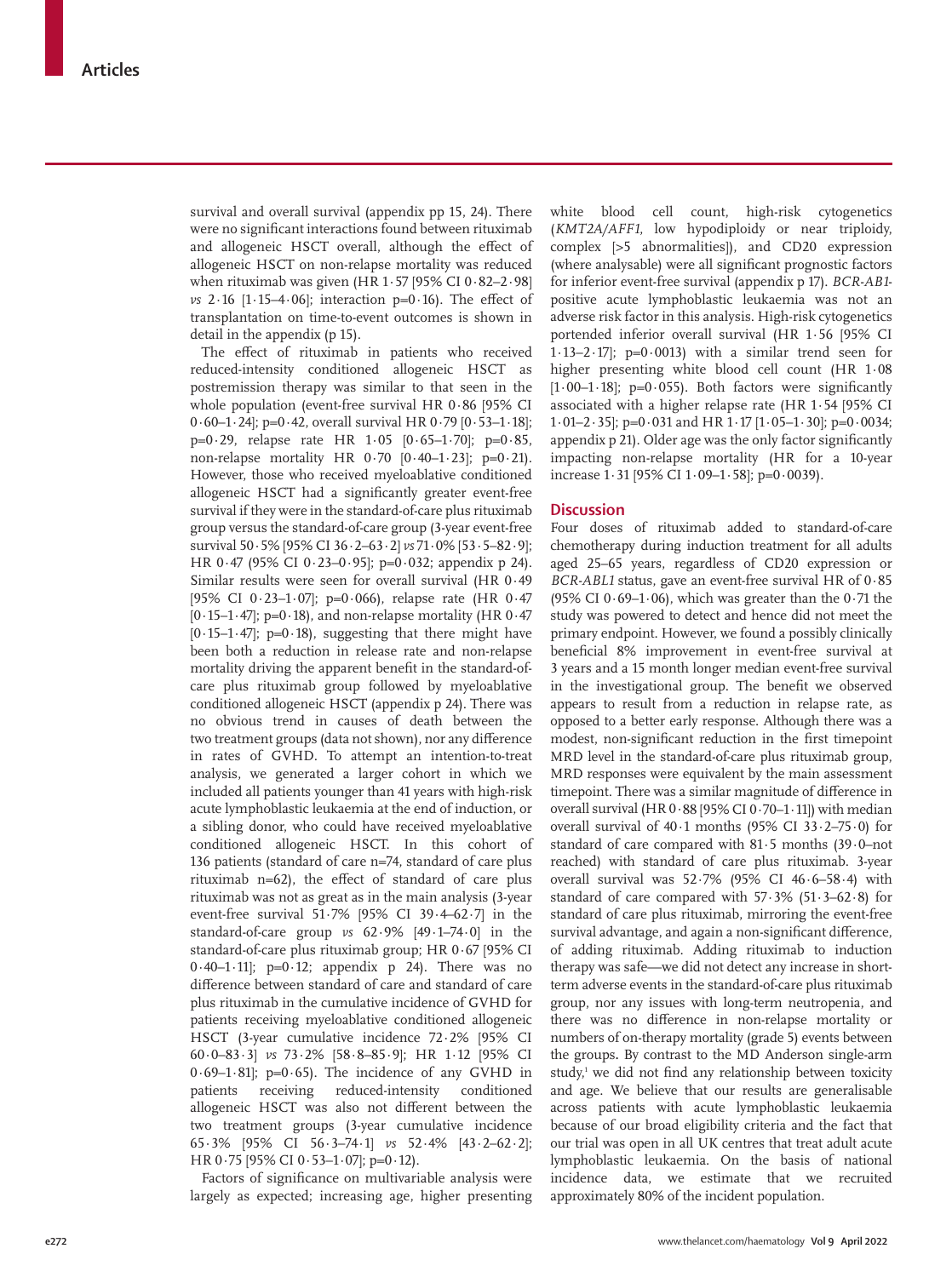The most relevant comparable study is the randomised study conducted by the GRAALL group,<sup>2</sup> which enrolled a cohort with *BCR-ABL1*-negative acute lymphoblastic leukaemia and with CD20 expression on more than 20% of blasts—the median age was 6 years younger than in our present study. Our study found no evidence of a differential effect of rituximab in relation to age, and although interaction tests did not show significance, treatment effects were generally larger for *BCR-ABL*positive patients for both event-free survival and time to relapse, and there was a significant difference in bone marrow relapses between *BCR-ABL*-positive and *BCR-ABL*-negative patients, suggesting that these population differences did not account for the more modest benefit of rituximab that we observed overall.

We were able to quantify CD20 expression in a central laboratory in a subset of patients, by availability of cryopreserved cells. As well as central evaluation of the proportion of cells expressing CD20, we also precisely quantified the number of CD20 molecules per cell, affording two methods by which to analyse the role of CD20 expression. Because we enrolled patients regardless of CD20 expression, we expected the full range of CD20 values would provide a robust analysis of the relationship of rituximab response with CD20 expression. The fact that only a subset of patients had cryopreserved cells available is a clear limitation. However, in this group we found no evidence of an interaction between benefit from rituximab and CD20 expression, suggesting that any benefit from rituximab is unrelated to the traditional cutoff of 20% blasts expressing CD20. However, the crucial difference that most likely explains the stronger, statistically significant finding of benefit in the GRAALL study is the difference in the number of doses of rituximab administered, a total of 16 doses across the protocol, compared with the four doses given during induction only in the present study. Although it cannot be proven that the benefit from 16 doses of rituximab in the GRAALL study could extend to those with lower levels of CD20-expressing blasts or those with *BCR-ABL*-positive disease, our data suggest there could be a benefit of adding rituximab to the treatment of all patients with B-cell acute lymphoblastic leukaemia, regardless of the proportion of blasts expressing CD20 or *BCR-ABL1* status.

Despite only a subset of patients contributing to the analysis of CD20 expression, the number included was sufficient to detect a large and significant effect of CD20 level on prognosis, with higher levels of expression associated with inferior event-free survival even when adjusted for other baseline risk factors, including cytogenetics, age, and white blood cell count. Our data also suggest that more precise calculation of CD20 molecules per cell does not add anything to the simpler and widely available standard flow cytometric method of quantifying the proportion of cells expressing CD20. When the prognostic effect of CD20 was analysed including allogeneic HSCT as a time-varying covariate, we found some evidence of an interaction, suggesting a larger effect of CD20 expression on prognosis in those not transplanted. These data support the conclusion from Bachanova and colleagues<sup>10</sup> that allogeneic HSCT might overcome the poor prognostic relevance of CD20 expression. The binary cutoff of 20% blasts expressing CD20 does not have any biological basis and has not been chosen as the point that has the best balance of sensitivity and specificity to predict outcome. If CD20 expression is to be used to direct rituximab therapy in patients with acute lymphoblastic leukaemia, a more clinically meaningful cutoff than 20% expression should be chosen.

The precise mechanism whereby rituximab adds eventfree survival and overall survival benefit in patients with acute lymphoblastic leukaemia is not clear, but there are several plausible candidate mechanisms, all of which might co-exist. Direct mechanisms of action such as signalling-induced cell death, complement-dependent cytotoxicity, and antibody dependent cellular cytotoxicity are likely to play a role, as seen in other blood cancers.<sup>16</sup> The mechanisms that depend on cellular cytotoxicity might be less readily activated if the drug is given largely during myelosuppression, as done here. This suggestion might further explain the requirement for an extended dosing schedule. Synergy with other elements of acute lymphoblastic leukaemia therapy might provide indirect mechanisms through which rituximab plays a role in B-cell acute lymphoblastic leukaemia. In our study, the role of pegylated asparaginase was evaluated in a single arm manner for all study participants, with an exploratory aim to determine whether there was a relationship between rituximab and asparaginase activity or antiasparaginase antibody generation. Those data are not fully available and will be presented with the results of the asparaginase question; however, our immune system adverse events data add some evidence in favour of a potential synergy. Of interest, the GRAALL data showed fewer allergic reactions to native, *Escherichia coli* asparaginase.

We were also interested in any effect of rituximab on allogeneic HSCT outcomes and preplanned this analysis. Peripheral blood B-cell depletion persists for some months after rituximab treatment, providing a plausible biological relationship. We were surprised that only patients who received myeloablative conditioned allogeneic HSCT had a significantly greater event-free survival if treated with standard of care plus rituximab with an HR of 0·47 (95% CI 0·23–0·95); p=0·032. We could not find a single explanation—both relapse rate and non-relapse mortality were reduced by the same magnitude and there was no apparent difference in GVHD rates. This effect was not seen for patients who received reduced-intensity conditioned allogeneic HSCT. We have attempted to assess whether there was any interaction between treatment and the use of allogeneic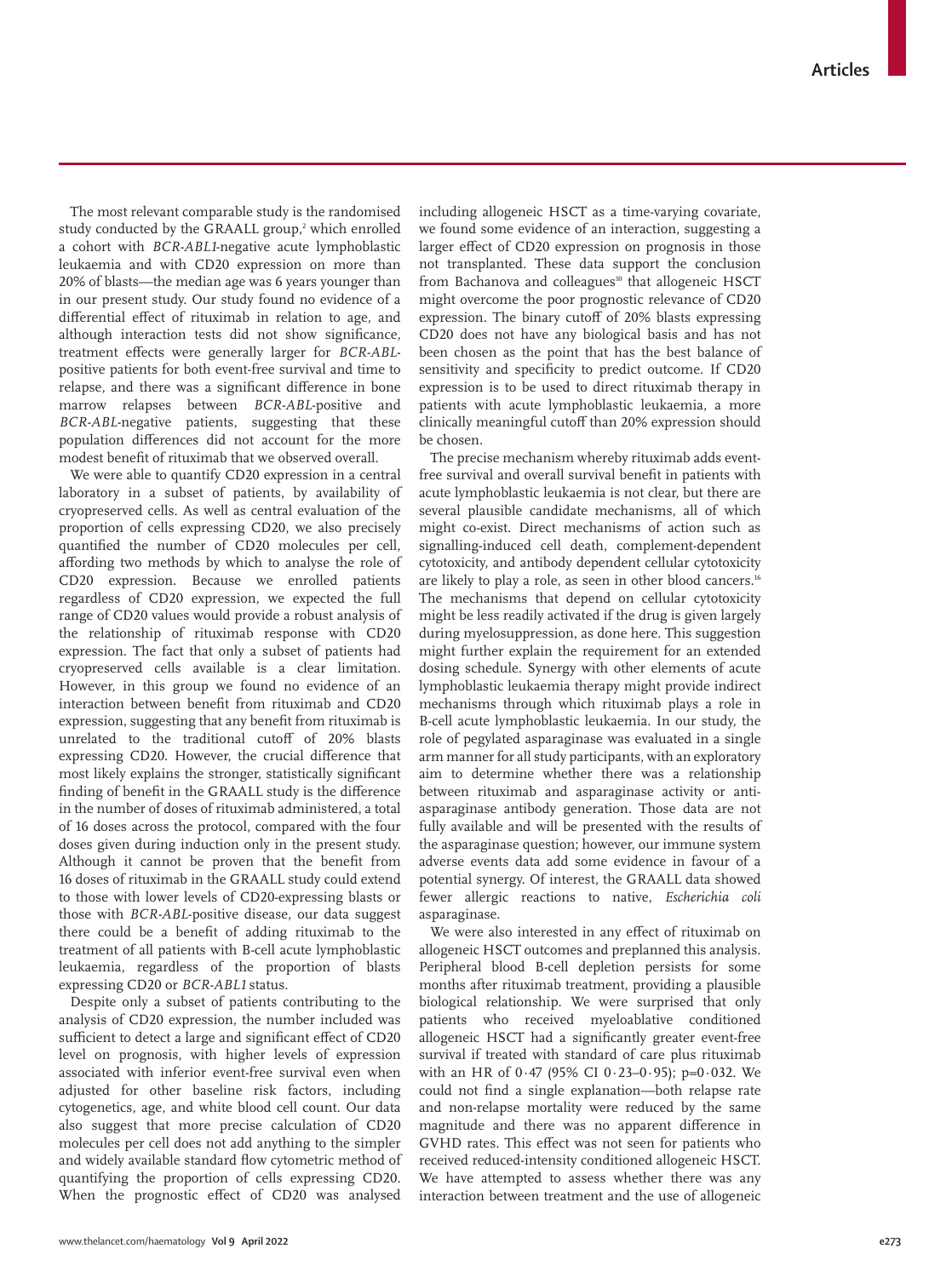HSCT with an analysis incorporating HSCT as a time varying covariate. Although there are limitations to this analysis (transplanted patients differing in risk and earlier response to treatment), we found no evidence of an interaction or evidence that the addition of rituximab is harmful in a transplanted population.

Limitations of this trial are both specific, including the choice of only four doses of study drug and an incomplete specimen collection for correlation with CD20 levels, and general to studies of acute lymphoblastic leukaemia. General issues include strong relationships between patient age and outcome, the practical problem of evaluating novel agents when added to long and complex standard-of-care therapy, and the difficulties of analysing outcome data in a disease where many patients are assigned, via adaptive risk stratification, to allogeneic HSCT as part of their treatment. The length of time needed to conduct studies in uncommon diseases is also a concern.

In summary, the UKALL14 B-cell randomisation in which four doses of rituximab were added to standard of care did not show a statistically significant improvement in event-free survival. The full benefit of rituximab in patients with acute lymphoblastic leukaemia is likely to require more prolonged administration of rituximab, as demonstrated by the GRAALL randomised controlled trial.

#### **Contributors**

AKF was the chief investigator and grant holder, contributed to study design and the trial management group, carried out recruitment and clinical care of a substantial number of participants, and did data cleaning and wrote and reviewed the manuscript. DIM participated in the study design and trial management group, was a site principal investigator, carried out recruitment and clinical care of a substantial number of participants, and wrote and reviewed the manuscript. AAK participated in the study design and trial management group, did data cleaning and statistical analysis, and wrote and reviewed the manuscript. CJR, AKM, TFM, and BP participated in the study design and trial management group, were site principal investigators, and carried out recruitment and clinical care of a substantial number of participants. AHG participated in the study design and manuscript review. MA, KEB, and BB did the CD20 expression analysis and reviewed the manuscript. PC, AZC, MC, RK, MFM, DT, and DY were site principal investigators, carried out recruitment and clinical care of a substantial number of participants, and reviewed the manuscript. RJM, SL, and KZA did the minimal residual disease data generation and reviewed the manuscript. LC-H, EL, PP, and PS participated in the trial design, trial conduct, trial coordination, data review, and manuscript review. AVM participated in study design and trial management group, coordinated and helped analyse genetic data, and reviewed the manuscript. AKF, DIM, and AAK had direct access to and verified all the data in the study, All authors had full access to all data in the study and were responsible for the final decision to submit for publication.

### **Declaration of interests**

AKF received institutional peer-reviewed grant funding from Cancer Research UK, the Medical Research Council, and Servier; received consulting fees from Amgen; has a leadership/fiduciary role for the British Society of Haematology (unpaid); and is on a data safety and monitoring board for Novartis. AAK has received honoraria from Kite and Gilead; has received institutional peer-reviewed grant funding from Millennium pharmaceutics, Bristol Myers Squibb, Amgen, Celgene, Merck Sharp and Dohme, Janssen-Cilag, Pfizer, and Cancer Research UK; and is on a data safety and monitoring board or advisory committee for the University of Birmingham. AKM has received honoraria form Amgen,

Roche, Abbvie, and Celgene; has received institutional peer-reviewed grant funding from Janssen and AstraZeneca; has received meeting support from Roche, Celgene, and Abbvie; and is on a data safety and monitoring board or advisory committee for Novartis. AVM has received institutional peer-reviewed grant funding from Cancer Research UK, Blood Cancer UK, the EU Innovative Medicines Initiative, and North East Children's Cancer Fund; has a leadership/fiduciary role for the ALLTogther Consortium Board and the Genetics Committee and Science Committee (unpaid); and has received honoraria from Amgen. AZC has received honoraria from Pfizer, Amgen, and Hartley Taylor; and is on a data safety and monitoring board or advisory committee for Pfizer. BB has received institutional peer-reviewed grant funding from Novartis/ Haematology Society of Australia and New Zealand (New Investigator Scholarship). CJR has received honoraria from Kite; is on a data safety and monitoring board or advisory committee for Incyte, Gilead, and Pfizer; and has a leadership/fiduciary role as the National Cancer Research Institute Adult ALL Group Chair (unpaid). DIM has received consulting fees from Amgen, Pfizer, Kite, and Novartis; and honoraria from Amgen, Pfizer, and Kite. DY has received meetings support from Amgen, Servier, and Jazz; and is on a data safety and monitoring board or advisory committee for the University of Birmingham, Gilead, and Pfizer. KEB has received research grant support from Blood Cancer UK. LC-H has received institutional peer-reviewed grant funding from Millennium pharmaceutics, Bristol Myers Squibb, Amgen, Celgene., Merck Sharp and Dohme, Janssen-Cilag, Pfizer, and Cancer Research UK. MC has received institutional peer-reviewed grant funding from Cure Leukaemia, Blood Cancer UK, Cyclacel, and Incyte; has received consulting fees from Pfizer, Novartis, and Jazz; has received payment or honoraria from Pfizer, Novartis, Jazz, and Astellias; and has received meeting support from Novartis. PS has received institutional peerreviewed grant funding from Cancer Research UK, Blood Cancer UK, and Servier. RK has received honoraria from Amgen and Pfizer; and is on a data safety and monitoring board or advisory committee for Amgen. TFM has received honoraria from Amgen, Pfizer, Kite, Gilead, Janssen, Roche, Servier, Novartis, and Celgene; has received institutional peer-reviewed grant funding from Janssen and AstraZeneca; and has received meeting support from Novartis, Amgen, Pfizer, Kite, Gilead, Celgene, Daiichi Sankyo, and Atara. All other authors declare no competing interests.

#### **Data sharing**

There was no data sharing plan set out at the start of this study. Specific requests for non-identifiable data for valid academic reasons as judged by the trial management group will be granted, with appropriate data sharing agreement, and should be addressed to the chief investigator (AKF).

#### **Acknowledgments**

Research support funding was provided by Cancer Research UK grant C27995/A9609 for UKALL14 to AKF, Cancer Research UK program grant C27995/A21019 to AKF and AVM, and Blood Cancer UK fellowship grant 14044 to KEB and AKF. Roche Products provided rituximab for this study. We are grateful to the patients, UK NHS hospitals, investigators, research nurses, and data managers who contributed to this study. We thank the Trial Steering Group and the Independent Data Monitoring Committee for providing study oversight.

#### **References**

- 1 Thomas DA, O'Brien S, Faderl S, et al. Chemoimmunotherapy with a modified hyper-CVAD and rituximab regimen improves outcome in de novo Philadelphia chromosome-negative precursor B-lineage acute lymphoblastic leukemia. *J Clin Oncol* 2010; **28:** 3880–89.
- 2 Maury S, Chevret S, Thomas X, et al. Rituximab in B-lineage adult acute lymphoblastic leukemia. *N Engl J Med* 2016; **375:** 1044–53.
- 3 Dworzak MN, Schumich A, Printz D, et al. CD20 up-regulation in pediatric B-cell precursor acute lymphoblastic leukemia during induction treatment: setting the stage for anti-CD20 directed immunotherapy. *Blood* 2008; **112:** 3982–88.
- Maury S, Huguet F, Leguay T, et al. Adverse prognostic significance of CD20 expression in adults with Philadelphia chromosomenegative B-cell precursor acute lymphoblastic leukemia. *Haematologica* 2010; **95:** 324–28.
- 5 Thomas DA, O'Brien S, Jorgensen JL, et al. Prognostic significance of CD20 expression in adults with de novo precursor B-lineage acute lymphoblastic leukemia. *Blood* 2009; **113:** 6330–37.